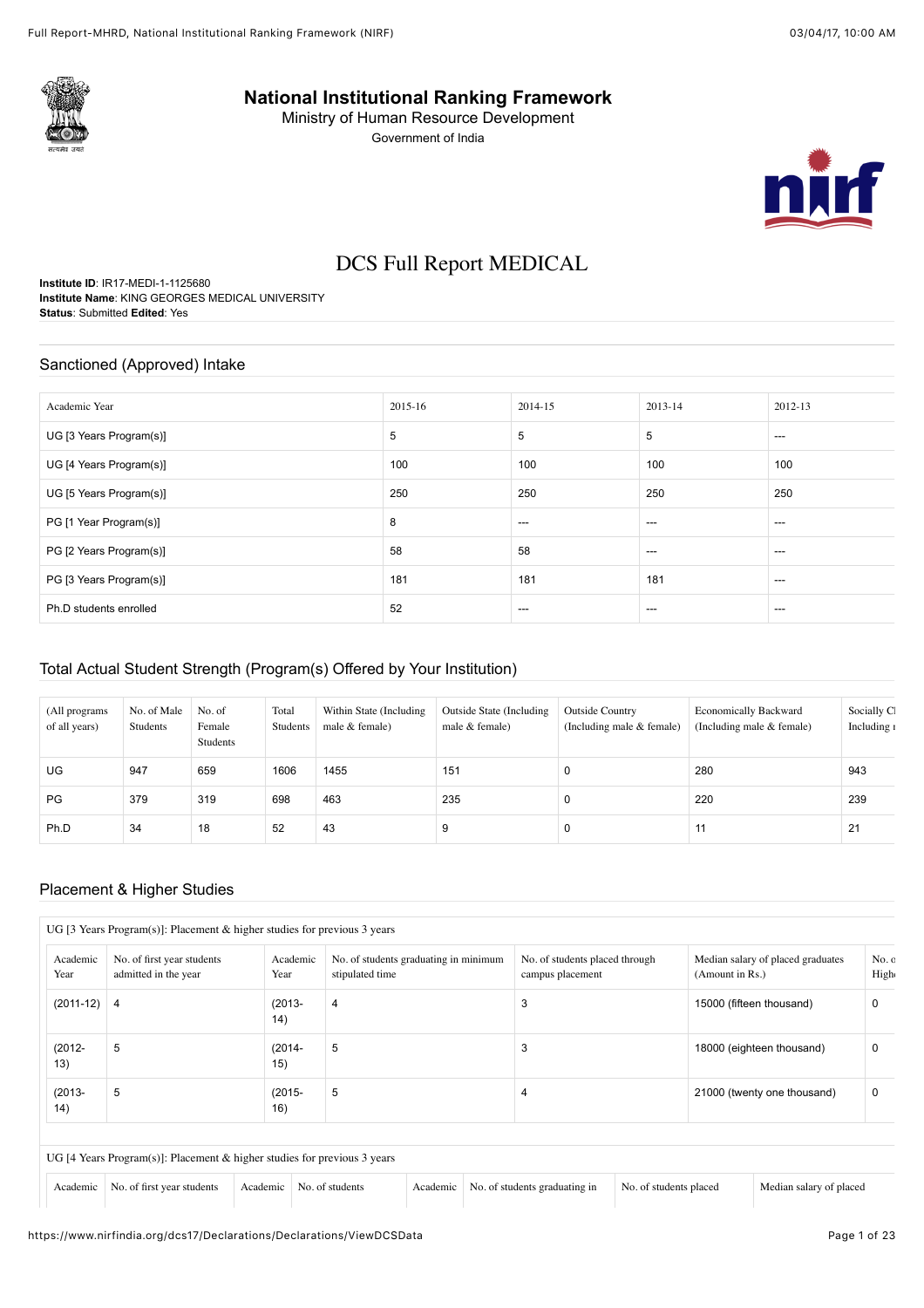| Year             | admitted in the year | Year             | admitted (Lateral<br>Entry) | Year              | minimum stipulated time | through campus placement | graduates (Amount in Rs.)      |
|------------------|----------------------|------------------|-----------------------------|-------------------|-------------------------|--------------------------|--------------------------------|
| $(2010 -$<br>11) | 56                   | $(2011 -$<br>12) | $\mathbf 0$                 | $(2013 -$<br>(14) | 43                      | 37                       | 50000 (fifty thousand)         |
| $(2011 -$<br>12) | 55                   | $(2012 -$<br>13) | $\mathbf 0$                 | $(2014 -$<br>15)  | 43                      | 35                       | 60000 (sixty thousand)         |
| $(2012 -$<br>13) | 59                   | $(2013 -$<br>14) | $\mathbf 0$                 | $(2015 -$<br>16)  | 35                      | 32                       | 65000 (sixty five<br>thousand) |

#### UG [5 Years Program(s)]: Placement & higher studies for previous 3 years

| Academic<br>Year | No. of first year students admitted in<br>the year | Academic<br>Year | No. of students graduating in minimum<br>stipulated time | No. of students<br>placed | Median salary of placed graduates<br>(Amount in Rs.) | No. of st<br>Studies |
|------------------|----------------------------------------------------|------------------|----------------------------------------------------------|---------------------------|------------------------------------------------------|----------------------|
| $(2009-10)$      | 198                                                | $(2013-14)$      | 170                                                      | 105                       | 70000 (seventy thousand)                             | 62                   |
| $(2010-11)$      | 202                                                | $(2014-15)$      | 182                                                      | 104                       | 55000 (fifty five thousand)                          | 70                   |
| $(2011-12)$      | 250                                                | $(2015-16)$      | 231                                                      | 115                       | 110000 (one lakh ten thousand)                       | 90                   |

# PG [Executive Development Program]: Placement & higher studies for previous 3 years

| Academic<br>Year | No. of first year students<br>admitted in the year | Academic<br>Year  | No. of students graduating in minimum<br>stipulated time | No. of students placed through<br>campus placement | Median salary of placed graduates<br>(Amount in Rs.) | No.c<br>High |
|------------------|----------------------------------------------------|-------------------|----------------------------------------------------------|----------------------------------------------------|------------------------------------------------------|--------------|
| $(2013 -$<br>14) | 8                                                  | $(2013 -$<br>(14) | 8                                                        |                                                    | 20000(twenty thousand only)                          | 0            |
| $(2014 -$<br>15) | 8                                                  | $(2014 -$<br>15)  | 8                                                        | 6                                                  | 22000(twenty two thousand)                           | $\mathbf 0$  |
| $(2015 -$<br>16) | 8                                                  | $(2015 -$<br>16)  | 8                                                        | 6                                                  | 24000(twenty four thousand)                          | $\mathbf 0$  |

## PG [2 Years Program(s)]: Placement & higher studies for previous 3 years

| Academic<br>Year  | No. of first year students<br>admitted in the year | Academic<br>Year  | No. of students graduating in minimum<br>stipulated time | No. of students placed through<br>campus placement | Median salary of placed graduates<br>(Amount in Rs.) | No.c<br>High |
|-------------------|----------------------------------------------------|-------------------|----------------------------------------------------------|----------------------------------------------------|------------------------------------------------------|--------------|
| $(2012 -$<br>13)  | 58                                                 | $(2013 -$<br>(14) | 55                                                       | 55                                                 | 25000(twenty five thousand)                          | 0            |
| $(2013 -$<br>(14) | 58                                                 | $(2014 -$<br>15)  | 53                                                       | 53                                                 | 28000(twenty eight thousand)                         | 0            |
| $(2014 -$<br>15)  | 58                                                 | $(2015 -$<br>16)  | 54                                                       | 54                                                 | 30000(thirty thousand)                               | 0            |

## PG [3 Years Program(s)]: Placement & higher studies for previous 3 years

| Academic<br>Year  | No. of first year students<br>admitted in the year | Academic<br>Year  | No. of students graduating in minimum<br>stipulated time | No. of students placed through<br>campus placement | Median salary of placed graduates<br>(Amount in Rs.) | No.c<br>High |
|-------------------|----------------------------------------------------|-------------------|----------------------------------------------------------|----------------------------------------------------|------------------------------------------------------|--------------|
| $(2011-12)$       | 181                                                | $(2013 -$<br>(14) | 176                                                      | 165                                                | 80000(eighty thousand only)                          | 10           |
| $(2012 -$<br>13)  | 181                                                | $(2014 -$<br>15)  | 168                                                      | 157                                                | 90000(ninety thousand only)                          | 11           |
| $(2013 -$<br>(14) | 181                                                | $(2015 -$<br>16)  | 170                                                      | 161                                                | $100000$ (one lakh only)                             | 9            |

## Entrepreneurship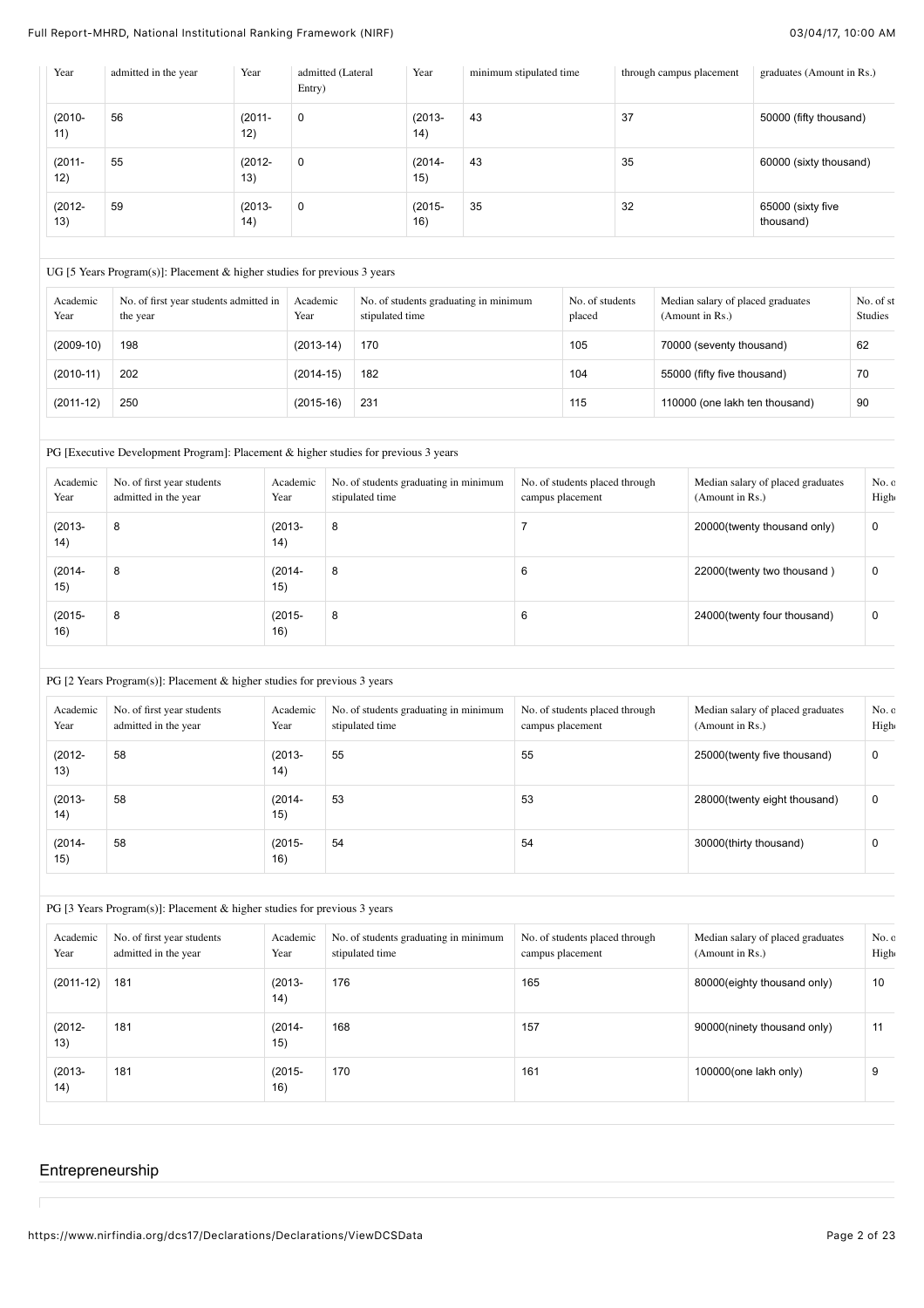No. of sustained spin-off companies set up over the previous 5 years (2011-2016)(Companies started by the Students/Alumni/Faculty in the institutions business incubators):  $\int$  9

| <b>Top University Admission Data</b>                                                                                                                  |
|-------------------------------------------------------------------------------------------------------------------------------------------------------|
|                                                                                                                                                       |
| No. of graduating students from your institution who were admitted into Top University/Institution to pursue higher studies in the year 2015-16:   20 |
| No. of PG students admitted into your institutions from Top Institution in the year 2015-16: $\vert$ 38                                               |
| No. of Ph.D students admitted into your institutions from Top Institution in the year 2015-16: $\mid 7 \mid$                                          |
| Total No.of PG & Ph.D students admitted:   45                                                                                                         |

## Ph.D Student Details

| No. of Ph.D students graduated (including Integrated Ph.D) |         |         |  |  |  |  |  |  |
|------------------------------------------------------------|---------|---------|--|--|--|--|--|--|
| 2015-16                                                    | 2014-15 | 2013-14 |  |  |  |  |  |  |
| -31                                                        | 26      | 33      |  |  |  |  |  |  |
|                                                            |         |         |  |  |  |  |  |  |

# Financial Resources: Utilised Amount for the Capital & Operational expenditure for previous 3 years

| Financial Year                                                                                                                                                                      | $2015 - 16$                                                                           | 2014-15                                                                                   |                                            |
|-------------------------------------------------------------------------------------------------------------------------------------------------------------------------------------|---------------------------------------------------------------------------------------|-------------------------------------------------------------------------------------------|--------------------------------------------|
|                                                                                                                                                                                     | <b>Utilised Amount</b>                                                                | <b>Utilised Amount</b>                                                                    | $\mathbf{I}$                               |
| Annual Capital Expenditure on Academic Activities and Resources (excluding expenditure on buildings)                                                                                |                                                                                       |                                                                                           |                                            |
| Library                                                                                                                                                                             | 44155241 (Four crores forty one lacs<br>fifty five thousand two hundred forty<br>one) | 44851832 (Four crores forty eight<br>lacs fifty one thousand eight hundred<br>thirty two) | 6537000 (Six<br>thousand)                  |
| New Equipment for Laboratories                                                                                                                                                      | 301712000 (Thirty crores seventeen<br>lacs twelve thousand)                           | 185988000 (Eighteen crores fifty nine<br>lacs eight eight thousand)                       | 31647000 (th<br>forty seven th             |
| <b>Engineering Workshops</b>                                                                                                                                                        | 0(NA)                                                                                 | 0(NA)                                                                                     | 0(NA)                                      |
| <b>Studios</b>                                                                                                                                                                      | 0(NA)                                                                                 | 0(NA)                                                                                     | 0(NA)                                      |
| Other suitably identified academic activities                                                                                                                                       | 0(NA)                                                                                 | 0(NA)                                                                                     | 0(NA)                                      |
| <b>Annual Operational Expenditure</b>                                                                                                                                               |                                                                                       |                                                                                           |                                            |
| Salaries (Teaching and Non Teaching staff)                                                                                                                                          | 2937688000 (Two ninety three crores<br>seventy six lacs eight eight thousand)         | 2338766000 (Two thirty three crores<br>eight seven lacs sixty six thousand)               | 2176979000<br>seventeen cr<br>seventy nine |
| Maintenance of Academic Infrastructure or consumables, other running<br>expenditures, Seminars/Conferences/Workshops etc. (excluding maintenance<br>of hostels and allied services) | 138890000 (Thirteen crores eight<br>eight lacs ninety thousand)                       | 96865000 (Nine crores sixty eight<br>lacs sixty five thousand)                            | 98999000 (N<br>lacs ninety ni              |
|                                                                                                                                                                                     |                                                                                       |                                                                                           |                                            |

## Women Diversity

No. of women members in senior administrative positions, such as Head of Departments, Dean or Institute Heads in previous academic year (2015-16): [21]

IPR Calendar Year 2014 20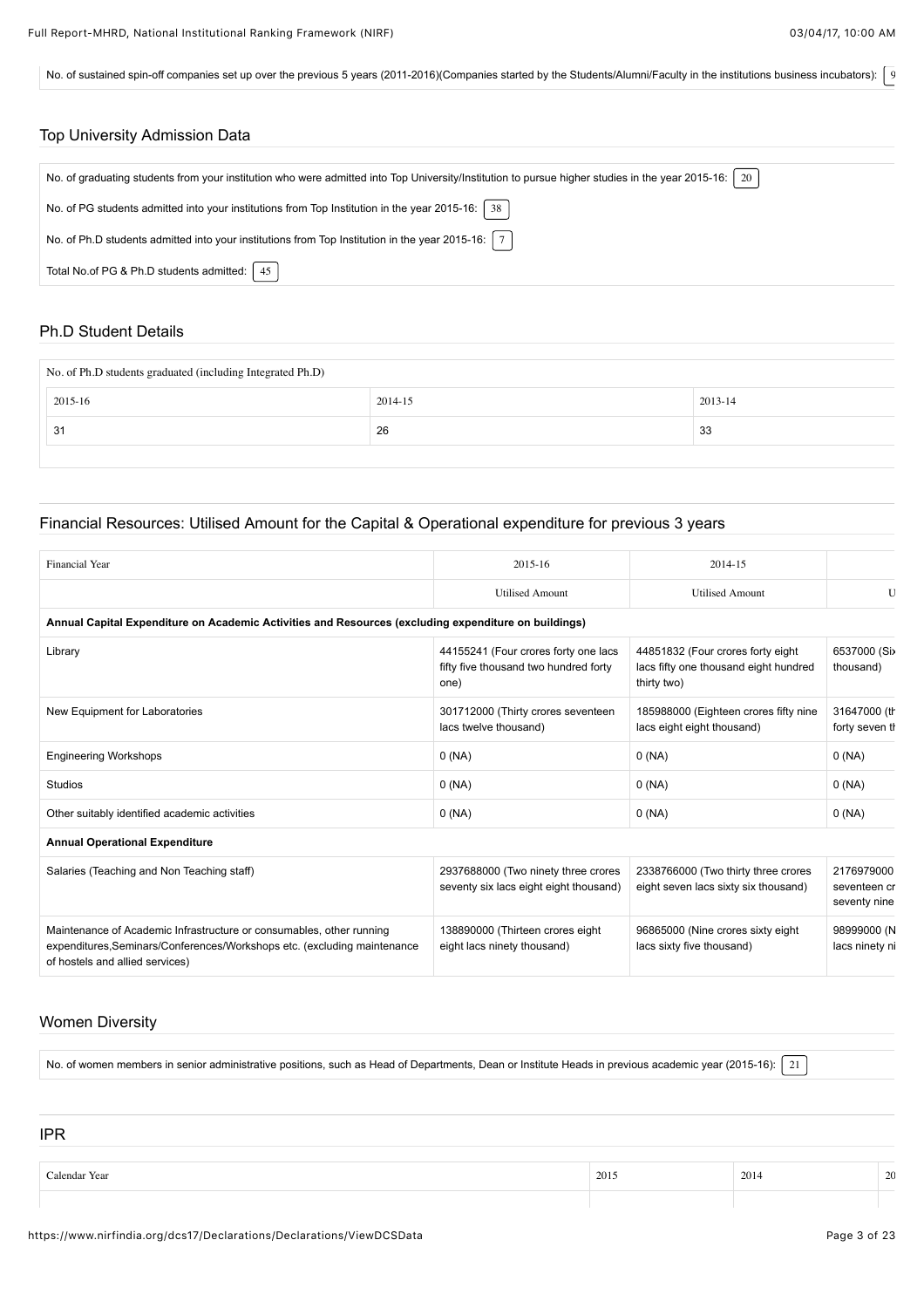| No. of Patents Filed     | 14 |          |
|--------------------------|----|----------|
| No. of Patents Published |    | $\Omega$ |
| No. of Patents Granted   |    | 0        |
| No. of Patents Licensed  |    | 0        |

#### Did your institution transferred atleast one technology in the previous three years?:  $\sqrt{\ }$  No

| Financial Year                          | 2015-16<br>2014-15<br>0<br>0<br><b>NA</b><br><b>NA</b> |  |
|-----------------------------------------|--------------------------------------------------------|--|
| Earning From Patents (Amount in Rupees) |                                                        |  |
| Enter Amount in Words                   |                                                        |  |

## Sponsored Research Details

| Financial Year                              | 2015-16                                                                        | 2014-15                                                         | 2013-14                                      |
|---------------------------------------------|--------------------------------------------------------------------------------|-----------------------------------------------------------------|----------------------------------------------|
| Total no. of Sponsored Projects             | 155                                                                            | 125                                                             | 157                                          |
| Total no. of Funding Agencies               | 13                                                                             | 9                                                               | 13                                           |
| Total Amount Received (Amount in<br>Rupees) | 127995626                                                                      | 78601690                                                        | 70811546                                     |
| Amount Received in Words                    | Twelve crores seventy nine lakhs ninty five thousand six<br>hundred twenty six | seven crore eighty six lakhs one thousand six<br>hundred ninety | seven crore eight lakhs<br>hundred forty six |

## Consultancy Project Details

| <b>Financial Year</b>                       | 2015-16                                                               | 2014-15                                                        | 2013-14                                                 |
|---------------------------------------------|-----------------------------------------------------------------------|----------------------------------------------------------------|---------------------------------------------------------|
| Total no. of Consultancy Projects           | 69                                                                    | 44                                                             | 69                                                      |
| Total no. of Client Organizations           | 69                                                                    | 44                                                             | 69                                                      |
| Total Amount Received (Amount in<br>Rupees) | 15120734                                                              | 8732642                                                        | 10877947                                                |
| Amount Received in Words                    | one crore fifty one lakh twenty thousand seven<br>hundred thirty four | eighty seven lakh thirty two thousand six<br>hundred forty two | one crore eight lakh seventy sev<br>hundred forty seven |

# Executive Development Program

| Financial Year                              | 2015-16 | 2014-15 |
|---------------------------------------------|---------|---------|
| Total no. of Executive Development Programs | 15      | 0       |
| Total no. of Participants                   | 23      | 0       |
| Total Annual Earnings (Amount in Rupees)    | 0       | 0       |
| <b>Total Annual Earnings in Words</b>       | zero    | zero    |

## Facilities of physically challenged students

| Lifts/Ramps?<br>. Do vour institution buildings have L |  |
|--------------------------------------------------------|--|
|                                                        |  |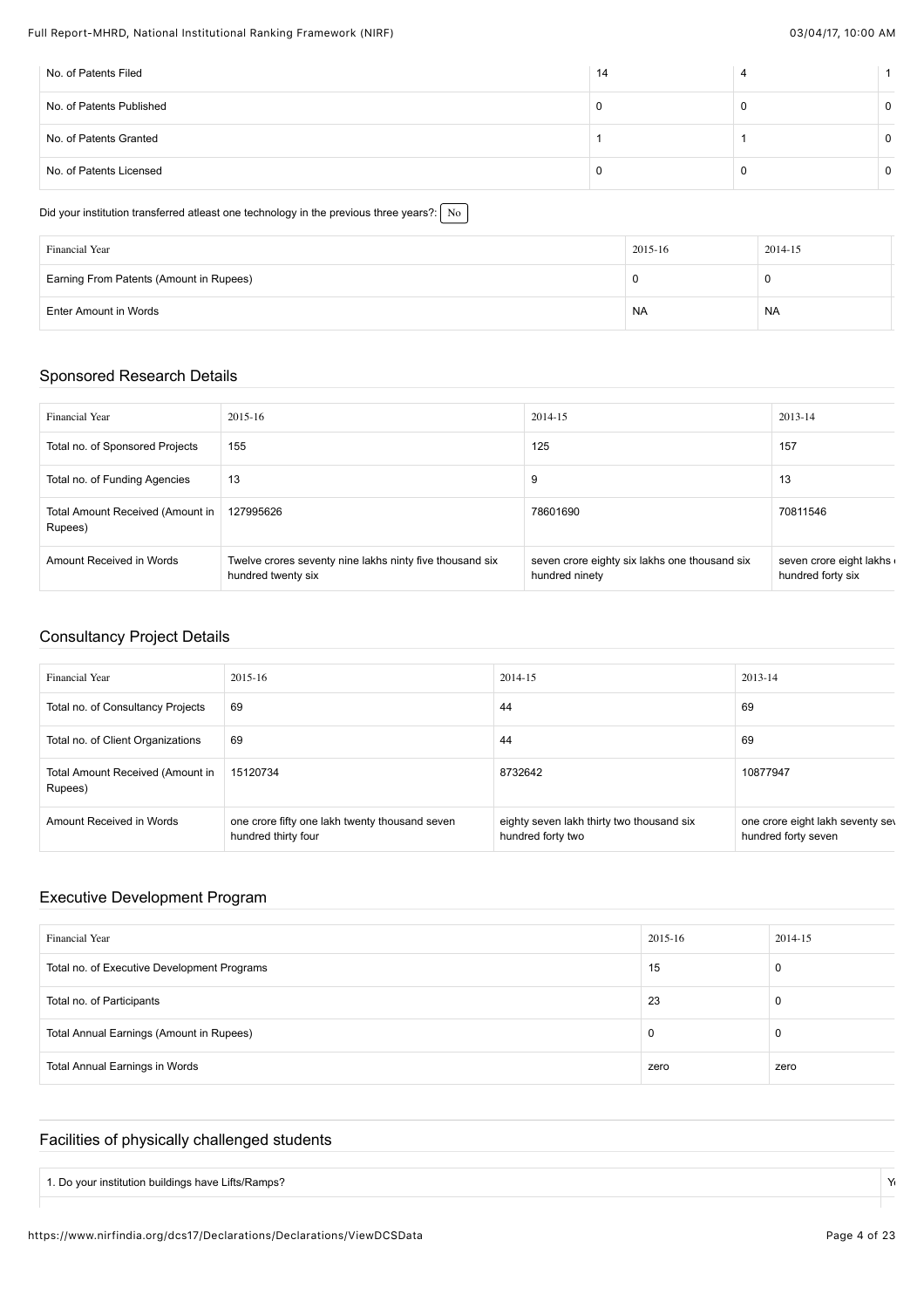| 2. Do your institution have provision for walking aids, includingwheelchairs and transportation from one building to another for handicapped students? |  |
|--------------------------------------------------------------------------------------------------------------------------------------------------------|--|
| 3. Do your institution buildings have specially designed toilets for handicapped students?                                                             |  |

# Uploaded Prescribed Formats

| Srno           | Format Name                                          | U <sub>l</sub> |
|----------------|------------------------------------------------------|----------------|
|                | Consultancy Project Details (Parameter 2D)           | Yes            |
| $\overline{2}$ | Entrepreneurship Details (Parameter 3A)              | Yes            |
| 3              | Executive Development Program Details (Parameter 2D) | Yes            |
| 4              | Placement Data (Parameter 3A)                        | Yes            |
| 5              | Higher Studies Data (Parameter 3A)                   | Yes            |
| 6              | Sponsored Research Details (Parameter 2D)            | Yes            |
| $\overline{7}$ | Top University Details (Parameter 3D)                | Yes            |
| 8              | Top University Details (Parameter 5D)                | Yes            |

Have you uploaded the all prescribed formats in your website/url/weblocation?:  $\sqrt{\text{Yes}}$ <https://kgmu.org/nirf.php>

# Faculty Details

| Srno           | Name                       | Age | Designation            | Gender | Qualification    | Experience<br>$($ In<br>Months) | Is<br>Associated<br>Last Year | Currently<br>working<br>with<br>institution? | No. of<br>Joinings | Joining<br>Date 1     | Leaving<br>Date 1 | Joining<br>Date 2 | Leaving<br>Date 2 | Joining<br>Date 3 |
|----------------|----------------------------|-----|------------------------|--------|------------------|---------------------------------|-------------------------------|----------------------------------------------|--------------------|-----------------------|-------------------|-------------------|-------------------|-------------------|
| $\mathbf{1}$   | Dr Arun<br>Kumar<br>Sharma | 46  | Associate<br>Professor | Male   | M.Ch(Chirurgiae) | 156                             | Yes                           | Yes                                          | Once               | 2004-<br>09-03        |                   |                   |                   |                   |
| $\overline{2}$ | Dr Rajeev<br>Kumar Singh   | 36  | Associate<br>Professor | Male   | MDS(Surgery)     | 118                             | Yes                           | Yes                                          | Once               | 2009-<br>$02 - 24$    |                   |                   |                   |                   |
| 3              | Dr Sanjeev<br>Kumar        | 35  | Assistant<br>Professor | Male   | M.S              | 3                               | Yes                           | Yes                                          | Once               | 2016-<br>$12 - 09$    |                   |                   |                   |                   |
| $\overline{4}$ | Dr Surendra<br>Kumar       | 42  | Associate<br>Professor | Male   | MS(Surgery)      | 99                              | Yes                           | Yes                                          | Once               | 2008-<br>$10 - 15$    |                   |                   |                   |                   |
| 5              | D Akhil<br>Kumar<br>Sharma | 35  | Assistant<br>Professor | Male   | DM(Medicine)     | 8                               | Yes                           | Yes                                          | Once               | 2016-<br>$03 - 16$    |                   |                   |                   |                   |
| 6              | DrAK<br>Saksena II         | 62  | Professor              | Male   | M.D              | 243                             | Yes                           | Yes                                          | Once               | 1986-<br>08-09        |                   |                   |                   |                   |
| $\overline{7}$ | Dr Abhijeet<br>Chandra     | 49  | Professor              | Male   | M.Ch(Chirurgiae) | 192                             | Yes                           | Yes                                          | Once               | 2000-<br>07-31        |                   |                   |                   |                   |
| 8              | Dr D<br>Himanshu           | 37  | Assistant<br>Professor | Male   | DM(Medicine)     | 95                              | Yes                           | Yes                                          | Once               | 2009-<br>$02 - 23$    |                   |                   |                   |                   |
| 9              | Dr Diwakar<br>Dalela       | 54  | Professor              | Male   | M.Ch(Chirurgiae) | 360                             | Yes                           | Yes                                          | Once               | 1991-<br>09-06        |                   |                   |                   |                   |
| 10             | Dr Girish<br>Chandra       | 63  | Professor              | Male   | DM(Medicine)     | 402                             | Yes                           | Yes                                          | Once               | 1983-<br>$07-05$      |                   |                   |                   |                   |
| 11             | Dr Haider<br>Abbas         | 46  | Professor              | Male   | DM(Medicine)     | 104                             | Yes                           | Yes                                          | Once               | $2001 -$<br>$01 - 16$ |                   |                   |                   |                   |
| 12             | Dr Kauser                  | 50  | Associate              | Male   | DM(Medicine)     | 167                             | Yes                           | Yes                                          | Once               | 2005-                 |                   |                   |                   |                   |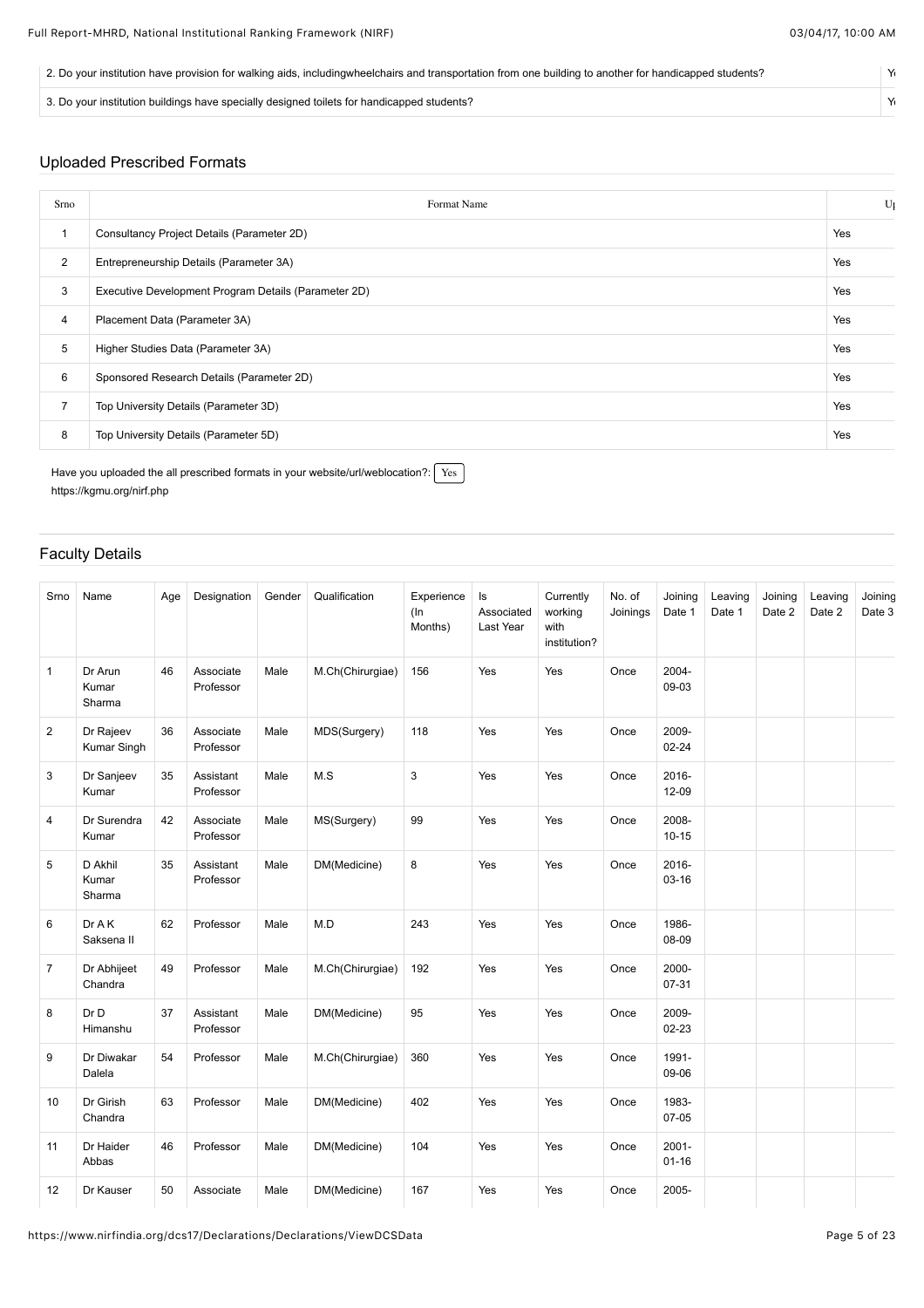|    | Usman<br>Siddiqui               |    | Professor              |        |                  |              |     |     |      | 06-25              |  |  |
|----|---------------------------------|----|------------------------|--------|------------------|--------------|-----|-----|------|--------------------|--|--|
| 13 | Dr M L B<br><b>Bhatt</b>        | 57 | Professor              | Male   | DM(Medicine)     | 253          | Yes | Yes | Once | 2015-<br>$11 - 14$ |  |  |
| 14 | Dr Monica<br>Kohli              | 52 | Professor              | Female | DM(Medicine)     | 184          | Yes | Yes | Once | 2001-<br>09-16     |  |  |
| 15 | Dr Naseem<br>Akhtar             | 37 | Assistant<br>Professor | Male   | M.Ch(Chirurgiae) | 24           | Yes | Yes | Once | 2015-<br>$05 - 22$ |  |  |
| 16 | Dr P K<br>Sharma                | 64 | Professor              | Male   | DM(Medicine)     | 468          | Yes | Yes | Once | 1988-<br>10-28     |  |  |
| 17 | Dr Rajni<br>Gupta               | 45 | Professor              | Female | DM(Medicine)     | 207          | Yes | Yes | Once | 2001-<br>09-16     |  |  |
| 18 | Dr Rajni<br>Kapoor              | 61 | Professor              | Female | DM(Medicine)     | 360          | Yes | Yes | Once | 1986-<br>06-19     |  |  |
| 19 | Dr Sameer<br>Gupta              | 37 | Associate<br>Professor | Male   | M.Ch(Chirurgiae) | 48           | Yes | Yes | Once | 2013-<br>08-03     |  |  |
| 20 | Dr Sanjeev<br>Kumar<br>Verma    | 38 | Assistant<br>Professor | Male   | DM(Medicine)     | 75           | Yes | Yes | Once | 2015-<br>03-25     |  |  |
| 21 | Dr Sarvesh<br>Kumar             | 36 | Assistant<br>Professor | Male   | DM(Medicine)     | 19           | Yes | Yes | Once | 2015-<br>05-23     |  |  |
| 22 | Dr Veerendra<br>Prasad          | 38 | Associate<br>Professor | Male   | MDS(Surgery)     | 210          | Yes | Yes | Once | 2009-<br>$02 - 22$ |  |  |
| 23 | Dr Vijay<br>Kumar               | 50 | Professor              | Male   | M.Ch(Chirurgiae) | 210          | Yes | Yes | Once | 2005-<br>$05 - 17$ |  |  |
| 24 | Dr Vijay<br>Kumar               | 44 | Associate<br>Professor | Male   | M.Ch(Chirurgiae) | 96           | Yes | Yes | Once | 2009-<br>02-23     |  |  |
| 25 | Dr Vijayant<br>Devenraj         | 39 | Assistant<br>Professor | Male   | M.Ch(Chirurgiae) | 112          | Yes | Yes | Once | 2013-<br>08-03     |  |  |
| 26 | Dr Vishal<br>Gupta              | 39 | Associate<br>Professor | Male   | M.Ch(Chirurgiae) | 111          | Yes | Yes | Once | 2010-<br>09-25     |  |  |
| 27 | Dr A K Singh                    | 60 | Professor              | Male   | M.Ch(Chirurgiae) | 381          | Yes | Yes | Once | 1985-<br>03-23     |  |  |
| 28 | Dr A K<br>Srivastava            | 63 | Professor              | Male   | DM(Medicine)     | 408          | Yes | Yes | Once | 1976-<br>09-04     |  |  |
| 29 | Dr A K<br>Tripathi              | 58 | Professor              | Male   | DM(Medicine)     | 360          | Yes | Yes | Once | 1986-<br>$01 - 14$ |  |  |
| 30 | Dr Abbas Ali<br>Mahdi           | 52 | Professor              | Male   | DM(Medicine)     | 261          | Yes | Yes | Once | 1994-<br>$12 - 23$ |  |  |
| 31 | Dr Abhinav<br>Arun Sonkar       | 47 | Professor              | Male   | MS(Surgery)      | 104          | Yes | Yes | Once | 2000-<br>07-31     |  |  |
| 32 | Dr Abhishek<br>Agarwal          | 34 | Assistant<br>Professor | Male   | MS(Surgery)      | 41           | Yes | Yes | Once | 2015-<br>03-07     |  |  |
| 33 | Dr Abhishek<br>Bahadur<br>Singh | 36 | Assistant<br>Professor | Male   | M.S              | $\mathbf{3}$ | Yes | Yes | Once | 2016-<br>09-29     |  |  |
| 34 | Dr Abhishek<br>Singh            | 35 | Assistant<br>Professor | Male   | DM(Medicine)     | 102          | Yes | Yes | Once | 2009-<br>$02 - 24$ |  |  |
| 35 | Dr Adarsh<br>Tripathi           | 36 | Associate<br>Professor | Male   | DM(Medicine)     | 108          | Yes | Yes | Once | 2009-<br>$12 - 10$ |  |  |
| 36 | Dr Afroz<br>Alam Ansari         | 45 | Associate<br>Professor | Male   | MDS(Surgery)     | 177          | Yes | Yes | Once | 2010-<br>$04 - 22$ |  |  |
|    |                                 |    |                        |        |                  |              |     |     |      |                    |  |  |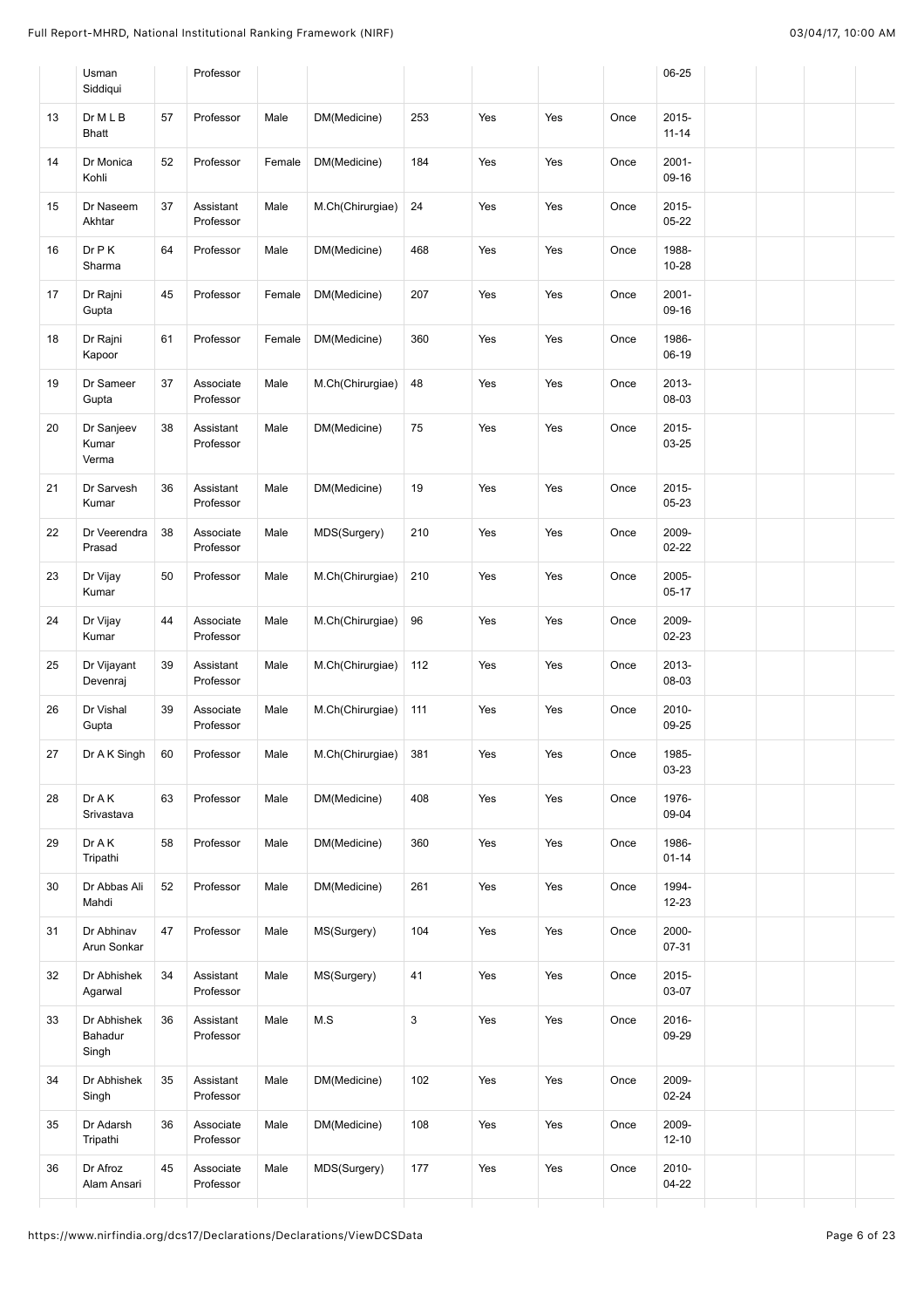| 37 | Dr Ahsan<br>Khaliq<br>Siddiqui  | 48 | Assistant<br>Professor | Male   | DM(Medicine)     | 180            | Yes | Yes | Once | 2015-<br>09-17     |  |  |
|----|---------------------------------|----|------------------------|--------|------------------|----------------|-----|-----|------|--------------------|--|--|
| 38 | Dr Ajai<br>Kumar<br>Verma       | 40 | Assistant<br>Professor | Male   | DM(Medicine)     | 97             | Yes | Yes | Once | 2010-<br>12-08     |  |  |
| 39 | Dr Ajai Singh                   | 53 | Professor              | Male   | MS(Surgery)      | 192            | Yes | Yes | Once | 2004-<br>07-20     |  |  |
| 40 | Dr Ajay<br>Kumar                | 37 | Assistant<br>Professor | Male   | DM(Medicine)     | 101            | Yes | Yes | Once | 2009-<br>02-24     |  |  |
| 41 | Dr Ajay<br>Kumar<br>Chaudhary   | 45 | Associate<br>Professor | Male   | M.D              | 84             | Yes | Yes | Once | 2009-<br>$02 - 22$ |  |  |
| 42 | Dr Ajay<br>Kumar Pal            | 32 | Assistant<br>Professor | Male   | MS(Surgery)      | 49             | Yes | Yes | Once | 2015-<br>03-07     |  |  |
| 43 | Dr Ajay<br>Kumar Singh          | 41 | Associate<br>Professor | Male   | DM(Medicine)     | 81             | Yes | Yes | Once | 2010-<br>$04 - 27$ |  |  |
| 44 | Dr<br>Akhilanand<br>Chaurasia   | 37 | Associate<br>Professor | Male   | MDS(Surgery)     | 89             | Yes | Yes | Once | 2010-<br>04-26     |  |  |
| 45 | Dr Akshay<br>Anand              | 29 | Lecturer               | Male   | MS(Surgery)      | 42             | Yes | Yes | Once | 2015-<br>03-07     |  |  |
| 46 | Dr Akshay<br>Pradhan            | 37 | Assistant<br>Professor | Male   | DM(Medicine)     | 36             | Yes | Yes | Once | 2013-<br>$10 - 10$ |  |  |
| 47 | Dr Alka<br>Singh                | 39 | Associate<br>Professor | Female | MDS(Surgery)     | 132            | Yes | Yes | Once | 2006-<br>$12 - 30$ |  |  |
| 48 | Dr Amit Arya                    | 35 | Associate<br>Professor | Male   | DM(Medicine)     | 89             | Yes | Yes | Once | 2010-<br>$04 - 22$ |  |  |
| 49 | Dr Amit<br>Chaudhary            | 32 | Associate<br>Professor | Male   | DM(Medicine)     | $\overline{7}$ | Yes | Yes | Once | 2016-<br>$04 - 22$ |  |  |
| 50 | Dr Amit<br>Nagar                | 57 | Professor              | Male   | MDS(Surgery)     | 366            | Yes | Yes | Once | 2014-<br>$01 - 05$ |  |  |
| 51 | Dr Amita<br>Jain                | 56 | Professor              | Female | MS(Surgery)      | 366            | Yes | Yes | Once | 1988-<br>$11 - 04$ |  |  |
| 52 | Dr Amita<br>Pandey              | 47 | Professor              | Female | MS(Surgery)      | 240            | Yes | Yes | Once | 2005-<br>06-19     |  |  |
| 53 | Dr Amiya<br>Agrawal             | 40 | Assistant<br>Professor | Male   | MDS(Surgery)     | 82             | Yes | Yes | Once | 2016-<br>03-19     |  |  |
| 54 | Dr Amod<br>Kumar                | 62 | Professor              | Male   | M.D              | 176            | Yes | Yes | Once | 2002-<br>$03-12$   |  |  |
| 55 | Dr Anand<br>Kumar<br>Mishra     | 46 | Associate<br>Professor | Male   | MS(Surgery)      | 185            | Yes | Yes | Once | 2009-<br>$02 - 22$ |  |  |
| 56 | Dr Anand<br>Kumar<br>Srivastava | 43 | Assistant<br>Professor | Male   | DM(Medicine)     | 76             | Yes | Yes | Once | 2013-<br>08-03     |  |  |
| 57 | Dr Anand<br>Pandey              | 38 | Assistant<br>Professor | Male   | M.Ch(Chirurgiae) | 16             | Yes | Yes | Once | 2015-<br>$04 - 01$ |  |  |
| 58 | Dr Anil<br>Chandra              | 56 | Professor              | Male   | MDS(Surgery)     | 360            | Yes | Yes | Once | 1990-<br>08-27     |  |  |
| 59 | Dr Anil<br>Kumar Gupta          | 40 | Associate<br>Professor | Male   | DM(Medicine)     | 151            | Yes | Yes | Once | 2010-<br>$01 - 07$ |  |  |
| 60 | Dr Anil                         | 44 | Professor              | Male   | DM(Medicine)     | 188            | Yes | Yes | Once | 2004-              |  |  |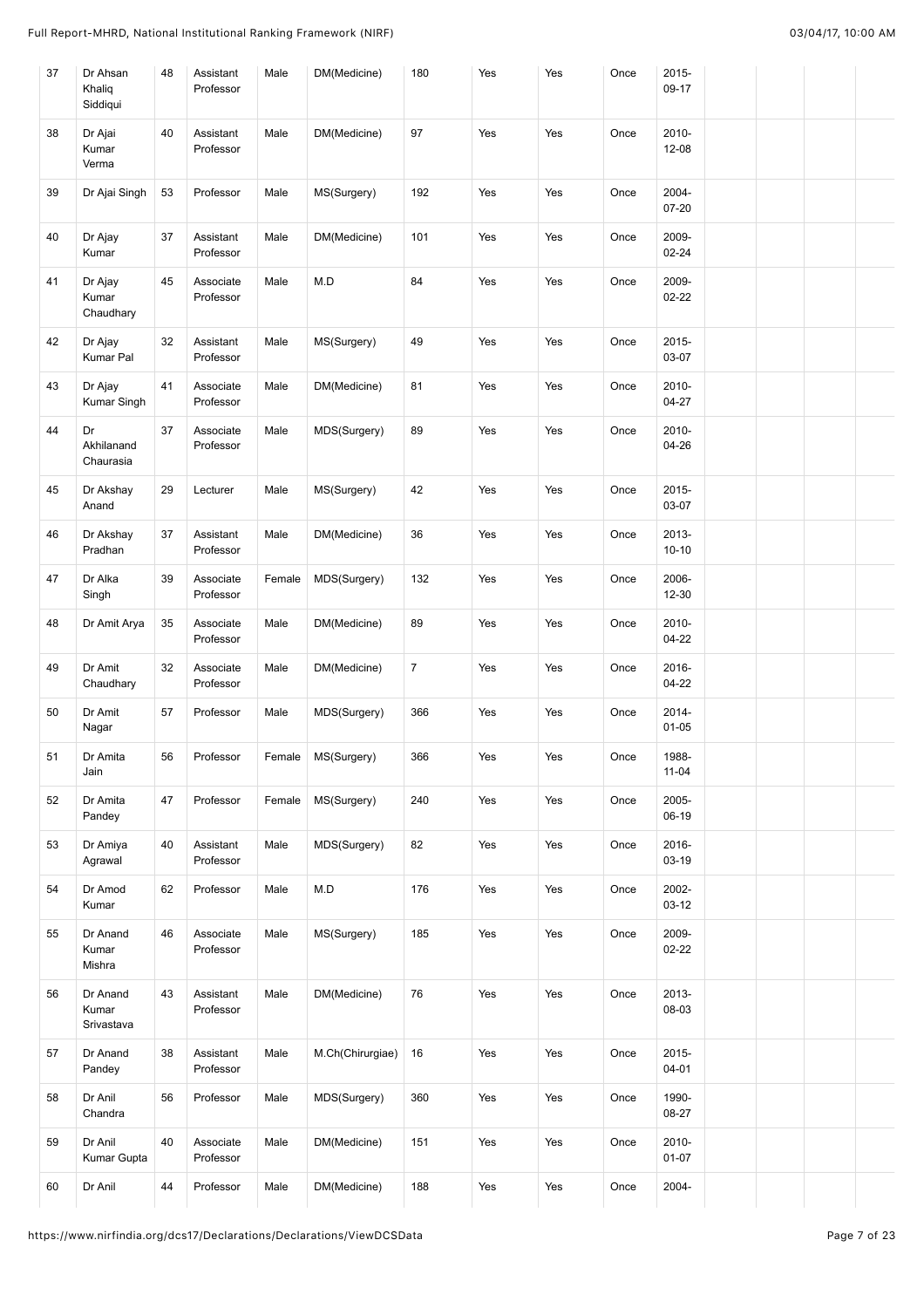|    | Nishchal                     |    |                        |        |                  |                |     |     |      | 09-21                 |  |  |
|----|------------------------------|----|------------------------|--------|------------------|----------------|-----|-----|------|-----------------------|--|--|
| 61 | Dr Anish<br>Khanna           | 53 | Associate<br>Professor | Male   | DM(Medicine)     | 104            | Yes | Yes | Once | 1999-<br>$06-16$      |  |  |
| 62 | Dr Anit<br>Parihar           | 40 | Associate<br>Professor | Male   | DM(Medicine)     | 132            | Yes | Yes | Once | 2008-<br>$10 - 17$    |  |  |
| 63 | Dr Anita<br>Malik            | 61 | Professor              | Female | DM(Medicine)     | 228            | Yes | Yes | Once | 2001-<br>$12 - 12$    |  |  |
| 64 | Dr Anita Rani                | 44 | Professor              | Female | DM(Medicine)     | 181            | Yes | Yes | Once | $2001 -$<br>$12 - 12$ |  |  |
| 65 | Dr Anjani<br>Kumar<br>Pathak | 40 | Assistant<br>Professor | Male   | MDS(Surgery)     | 40             | Yes | Yes | Once | 2013-<br>08-24        |  |  |
| 66 | Dr Anjoo<br>Agarwal          | 51 | Professor              | Female | MS(Surgery)      | 288            | Yes | Yes | Once | 2001-<br>$10 - 22$    |  |  |
| 67 | Dr Anjum<br>Syed             | 40 | Assistant<br>Professor | Female | M.D              | $\overline{7}$ | Yes | Yes | Once | 2016-<br>$04 - 01$    |  |  |
| 68 | Dr Ankur<br>Bajaj            | 33 | Assistant<br>Professor | Male   | M.Ch(Chirurgiae) | $\overline{7}$ | Yes | Yes | Once | 2016-<br>02-29        |  |  |
| 69 | Dr Anoop<br>Kumar<br>Verma   | 48 | Professor              | Male   | DM(Medicine)     | 192            | Yes | Yes | Once | 2002-<br>$03 - 15$    |  |  |
| 70 | Dr Anupam<br>Mishra          | 48 | Assistant<br>Professor | Male   | M.Ch(Chirurgiae) | 252            | Yes | Yes | Once | $2001 -$<br>12-06     |  |  |
| 71 | Dr Anupam<br>Wakhlu          | 48 | Professor              | Male   | DM(Medicine)     | 94             | Yes | Yes | Once | 2009-<br>02-23        |  |  |
| 72 | Dr Anuradha<br>Nischal       | 44 | Professor              | Female | DM(Medicine)     | 185            | Yes | Yes | Once | 2005-<br>$01 - 06$    |  |  |
| 73 | Dr Anurag<br>Rai             | 40 | Assistant<br>Professor | Male   | M.Ch(Chirurgiae) | 72             | Yes | Yes | Once | 2013-<br>08-03        |  |  |
| 74 | Dr Anurag<br>Tripathi        | 40 | Associate<br>Professor | Male   | MDS(Surgery)     | 121            | Yes | Yes | Once | 2007-<br>$01 - 04$    |  |  |
| 75 | Dr Apjit Kaur                | 55 | Professor              | Male   | MS(Surgery)      | 337            | Yes | Yes | Once | 1999-<br>$01 - 28$    |  |  |
| 76 | Dr Apul Goel                 | 50 | Professor              | Male   | M.Ch(Chirurgiae) | 240            | Yes | Yes | Once | 2004-<br>07-20        |  |  |
| 77 | Dr Archana<br>Kumar          | 63 | Professor              | Female | DM(Medicine)     | 126            | Yes | Yes | Once | 2010-<br>10-29        |  |  |
| 78 | Dr Archana<br>Ghildiyal      | 47 | Associate<br>Professor | Female | DM(Medicine)     | 189            | Yes | Yes | Once | 2004-<br>09-24        |  |  |
| 79 | Dr Archana<br>Rani           | 45 | Professor              | Female | DM(Medicine)     | 108            | Yes | Yes | Once | 2003-<br>$08 - 11$    |  |  |
| 80 | Dr Archana<br>Solanki        | 37 | Assistant<br>Professor | Female | DM(Medicine)     | 39             | Yes | Yes | Once | 2013-<br>08-07        |  |  |
| 81 | Dr Archika                   | 38 | Assistant<br>Professor | Female | DM(Medicine)     | 75             | Yes | Yes | Once | 2015-<br>03-27        |  |  |
| 82 | Dr Arpit<br>Singh            | 30 | Assistant<br>Professor | Male   | M.S              | 3              | Yes | Yes | Once | 2016-<br>09-12        |  |  |
| 83 | Dr Arpita                    | 32 | Lecturer               | Female | DM(Medicine)     | 42             | Yes | Yes | Once | 2015-<br>03-25        |  |  |
| 84 | Dr Arshad<br>Ahmad           | 41 | Associate<br>Professor | Male   | MS(Surgery)      | 156            | Yes | Yes | Once | 2009-<br>$02 - 22$    |  |  |
|    |                              |    |                        |        |                  |                |     |     |      |                       |  |  |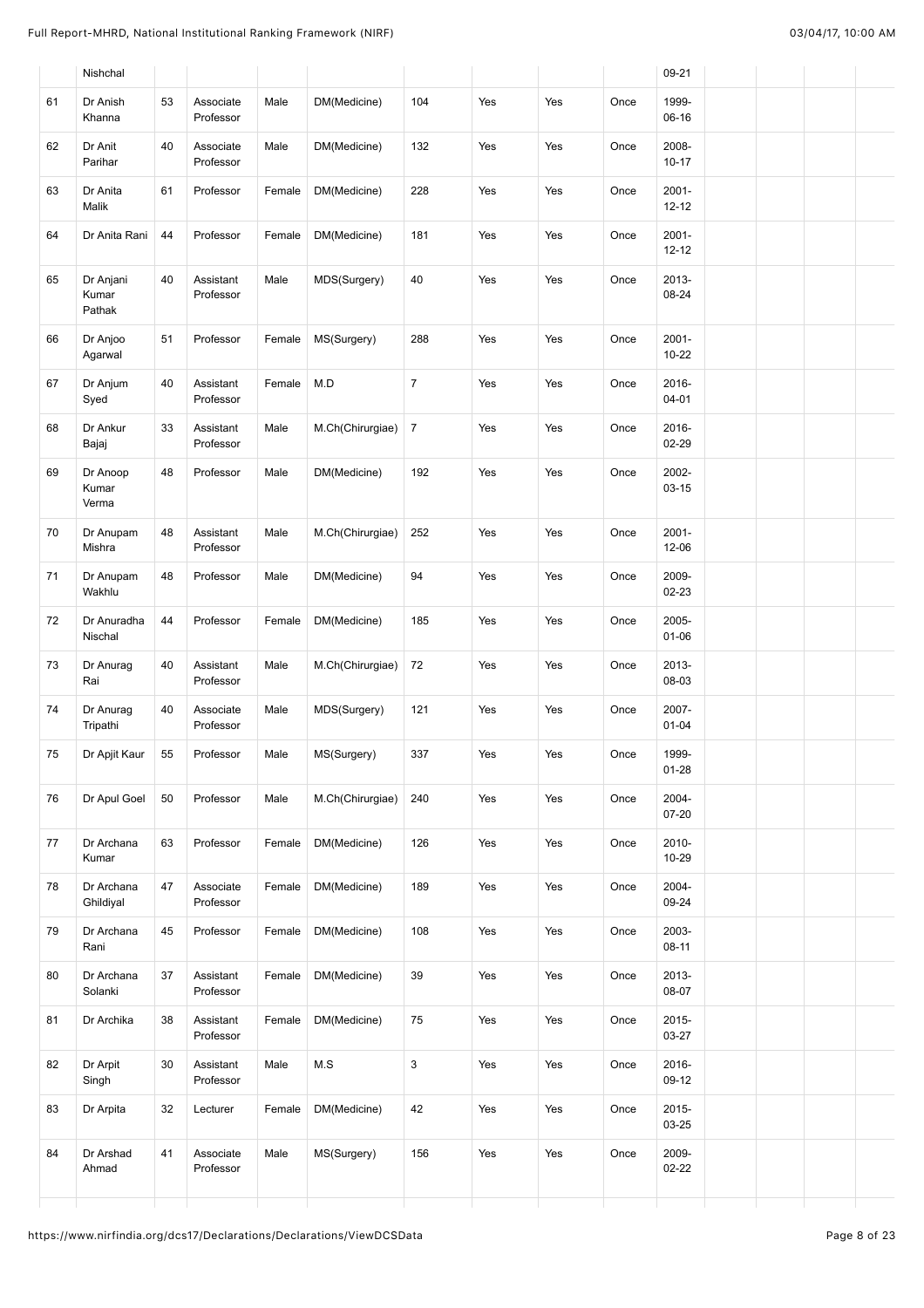| 85  | Dr Arun<br>Chaturvedi         | 60 | Professor              | Male   | M.S                   | $\mathbf{1}$   | Yes | Yes | Once | 2016-<br>$11 - 01$    |  |  |
|-----|-------------------------------|----|------------------------|--------|-----------------------|----------------|-----|-----|------|-----------------------|--|--|
| 86  | Dr Arunesh<br>Kumar Tiwari    | 35 | Assistant<br>Professor | Male   | <b>MDS</b>            | 8              | Yes | Yes | Once | 2016-<br>03-28        |  |  |
| 87  | Dr Arvind<br>Kumar            | 60 | Professor              | Male   | DM(Medicine)          | 330            | Yes | Yes | Once | 1989-<br>07-05        |  |  |
| 88  | Dr Arvind<br>Kumar<br>Pankaj  | 40 | Assistant<br>Professor | Male   | DM(Medicine)          | 82             | Yes | Yes | Once | 2010-<br>03-09        |  |  |
| 89  | Dr Asha<br>Awasthi            | 59 | Professor              | Female | M.Sc.<br>(Physiology) | 372            | Yes | Yes | Once | 1985-<br>$12 - 12$    |  |  |
| 90  | Dr Ashish<br>Kumar            | 48 | Professor              | Male   | MS(Surgery)           | 197            | Yes | Yes | Once | 1998-<br>$07 - 24$    |  |  |
| 91  | Dr Ashish<br>Wakhlu           | 51 | Professor              | Male   | M.Ch(Chirurgiae)      | 202            | Yes | Yes | Once | 1999-<br>$02 - 08$    |  |  |
| 92  | Dr Ashutosh<br>Kumar          | 62 | Professor              | Male   | DM(Medicine)          | 396            | Yes | Yes | Once | 1983-<br>03-26        |  |  |
| 93  | Dr Ashutosh<br>Shrivastava    | 38 | Assistant<br>Professor | Male   | Ph.D                  | 9              | Yes | Yes | Once | 2016-<br>03-22        |  |  |
| 94  | Dr Ashutosh<br>Singh          | 34 | Assistant<br>Professor | Male   | M.D                   | $\overline{7}$ | Yes | Yes | Once | 2016-<br>04-08        |  |  |
| 95  | Dr Atin<br>Singhai            | 39 | Associate<br>Professor | Male   | DM(Medicine)          | 113            | Yes | Yes | Once | $2011 -$<br>$01 - 21$ |  |  |
| 96  | Dr Avinash<br>Agarwal         | 41 | Associate<br>Professor | Male   | DM(Medicine)          | 131            | Yes | Yes | Once | 2009-<br>$02 - 26$    |  |  |
| 97  | Dr Awadh<br>Singh<br>Kushwaha | 51 | Professor              | Male   | M.D                   | 168            | Yes | Yes | Once | 2002-<br>$01 - 09$    |  |  |
| 98  | Dr Awanish<br>Kumar           | 37 | Associate<br>Professor | Male   | MS(Surgery)           | 122            | Yes | Yes | Once | 2009-<br>$02 - 24$    |  |  |
| 99  | DR Awdhesh<br>Kumar Yadav     | 35 | Assistant<br>Professor | Male   | M.Ch(Chirurgiae)      | $\mathbf{1}$   | Yes | Yes | Once | 2016-<br>$10 - 10$    |  |  |
| 100 | Dr B K Ojha                   | 47 | Professor              | Male   | M.Ch(Chirurgiae)      | 160            | Yes | Yes | Once | 2003-<br>$08 - 10$    |  |  |
| 101 | Dr Balendra<br>Pratap Singh   | 36 | Associate<br>Professor | Male   | MDS(Surgery)          | 114            | Yes | Yes | Once | 2007-<br>$01 - 01$    |  |  |
| 102 | Dr Bandana<br>Gupta           | 44 | Professor              | Female | DM(Medicine)          | 106            | Yes | Yes | Once | 2009-<br>02-23        |  |  |
| 103 | Dr Bhaskar<br>Agarwal         | 37 | Assistant<br>Professor | Male   | MDS(Surgery)          | 180            | Yes | Yes | Once | 2013-<br>08-24        |  |  |
| 104 | Dr<br>Bhupendra<br>Pal Singh  | 45 | Professor              | Male   | M.Ch(Chirurgiae)      | 165            | Yes | Yes | Once | 2009-<br>03-20        |  |  |
| 105 | Dr<br>Bhupendra<br>Singh      | 35 | Assistant<br>Professor | Male   | DM(Medicine)          | 72             | Yes | Yes | Once | 2010-<br>12-09        |  |  |
| 106 | Dr Brij Bihari<br>Kushwaha    | 47 | Associate<br>Professor | Male   | DM(Medicine)          | 114            | Yes | Yes | Once | 2010-<br>03-09        |  |  |
| 107 | Dr Brijesh<br>Misra           | 40 | Professor              | Male   | DM(Medicine)          | 160            | Yes | Yes | Once | 2009-<br>$02 - 22$    |  |  |
| 108 | Dr Chanchal<br>Rana           | 37 | Assistant<br>Professor | Female | M.D                   | 11             | Yes | Yes | Once | $2015 -$<br>$12 - 23$ |  |  |
|     |                               |    |                        |        |                       |                |     |     |      |                       |  |  |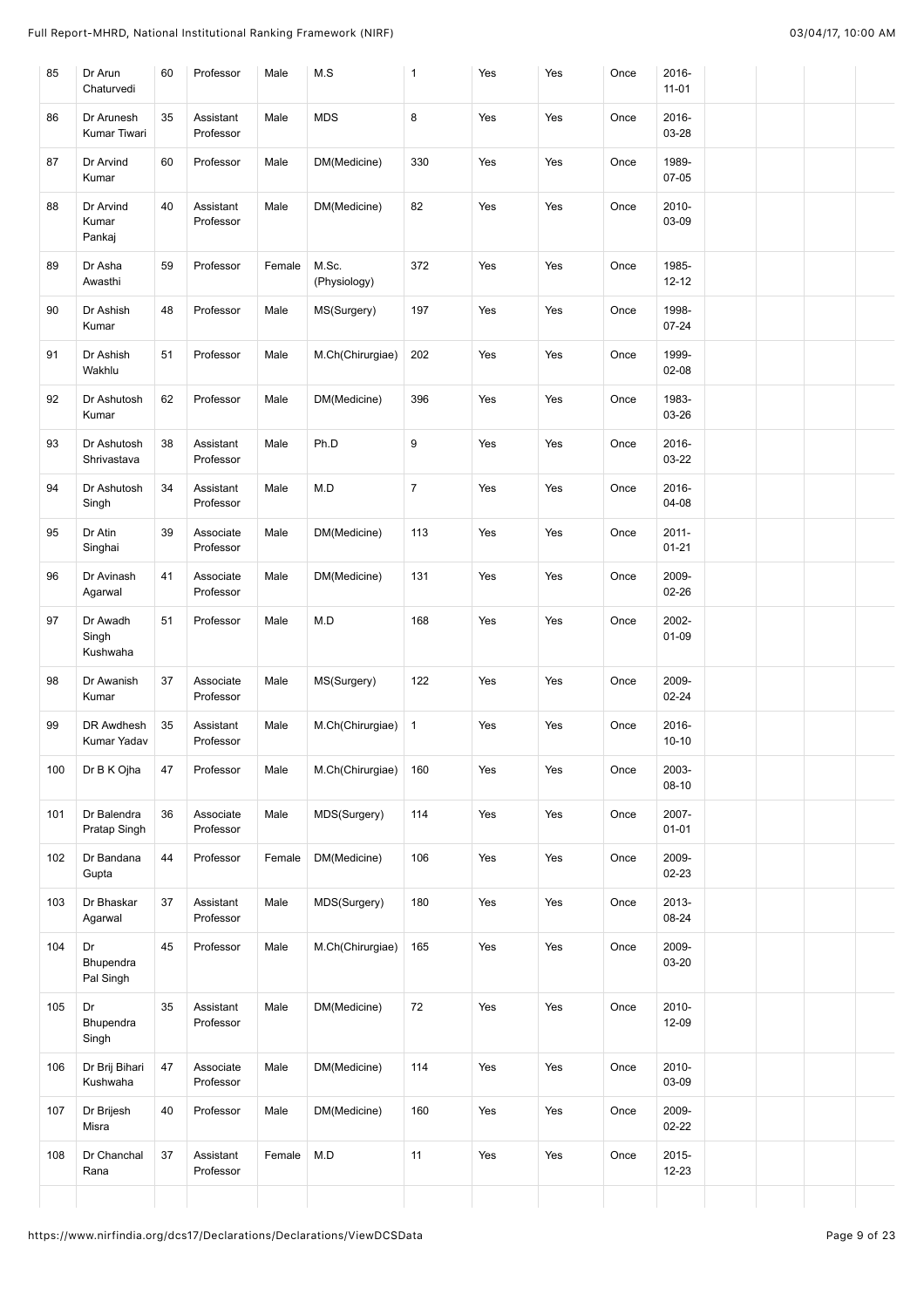| 109 | Dr Chandra<br>Kanta                         | 41 | Professor              | Female | DM(Medicine)     | 156 | Yes | Yes | Once | 2003-<br>09-04        |  |  |
|-----|---------------------------------------------|----|------------------------|--------|------------------|-----|-----|-----|------|-----------------------|--|--|
| 110 | Dr Chetna<br>Shamshrey                      | 38 | Assistant<br>Professor | Female | M.D              | 10  | Yes | Yes | Once | 2016-<br>$01 - 22$    |  |  |
| 111 | Dr Chhitiz<br>Srivastava                    | 46 | Associate<br>Professor | Male   | DM(Medicine)     | 75  | Yes | Yes | Once | 2010-<br>10-09        |  |  |
| 112 | Dr D Singh<br>Ram<br>Manohar<br>Singh Varma | 56 | Professor              | Male   | DM(Medicine)     | 231 | Yes | Yes | Once | $2001 -$<br>09-18     |  |  |
| 113 | Dr Darshan<br>Kumar Bajaj                   | 37 | Assistant<br>Professor | Male   | DM(Medicine)     | 64  | Yes | Yes | Once | 2013-<br>08-03        |  |  |
| 114 | Dr Deeksha<br>Arya                          | 34 | Associate<br>Professor | Female | MDS(Surgery)     | 96  | Yes | Yes | Once | 2010-<br>03-09        |  |  |
| 115 | Dr Deepak<br>Kumar                          | 35 | Assistant<br>Professor | Male   | MS(Surgery)      | 88  | Yes | Yes | Once | 2015-<br>$04 - 04$    |  |  |
| 116 | Dr Devarshi<br>Rastogi                      | 36 | Assistant<br>Professor | Female | M.S              | 11  | Yes | Yes | Once | 2016-<br>$01 - 04$    |  |  |
| 117 | Dr<br>Dharmendra<br>Kumar                   | 36 | Assistant<br>Professor | Male   | MS(Surgery)      | 101 | Yes | Yes | Once | $2015 -$<br>03-07     |  |  |
| 118 | Dr Diksha<br>Singh                          | 37 | Assistant<br>Professor | Female | MDS(Surgery)     | 120 | Yes | Yes | Once | 2010-<br>$07 - 16$    |  |  |
| 119 | Dr Dileep<br>Kumar                          | 45 | Assistant<br>Professor | Male   | MS(Surgery)      | 92  | Yes | Yes | Once | 2009-<br>$02 - 25$    |  |  |
| 120 | Dr Dileep<br>Kumar<br>Verma                 | 52 | Associate<br>Professor | Male   | DM(Medicine)     | 156 | Yes | Yes | Once | 2009-<br>02-24        |  |  |
| 121 | Dr Dilutpal<br>Sharma                       | 40 | Associate<br>Professor | Male   | DM(Medicine)     | 20  | Yes | Yes | Once | 2015-<br>$04-13$      |  |  |
| 122 | Dr Dinesh<br>Kaushal                        | 49 | Professor              | Male   | DM(Medicine)     | 240 | Yes | Yes | Once | $2001 -$<br>$01 - 20$ |  |  |
| 123 | Dr Dipti<br>Shastri                         | 33 | Assistant<br>Professor | Female | MDS(Surgery)     | 42  | Yes | Yes | Once | 2015-<br>$05 - 22$    |  |  |
| 124 | Dr Divya<br>Mehrotra                        | 48 | Professor              | Female | MDS(Surgery)     | 201 | Yes | Yes | Once | $2014 -$<br>03-02     |  |  |
| 125 | Dr Divya<br>Narayan<br>Upadhyay             | 40 | Assistant<br>Professor | Male   | M.Ch(Chirurgiae) | 164 | Yes | Yes | Once | 2013-<br>08-07        |  |  |
| 126 | Dr Divya<br>Srivastava                      | 35 | Assistant<br>Professor | Female | DM(Medicine)     | 10  | Yes | Yes | Once | 2016-<br>$01 - 29$    |  |  |
| 127 | Dr Durgesh<br>Kumar<br>Dwivedi              | 34 | Assistant<br>Professor | Male   | DM(Medicine)     | 96  | Yes | Yes | Once | 2013-<br>08-07        |  |  |
| 128 | Dr Fahad<br>Mansoor<br>Samdi                | 36 | Assistant<br>Professor | Male   | MDS(Surgery)     | 71  | Yes | Yes | Once | 2013-<br>08-24        |  |  |
| 129 | Dr Faraz<br>Ahmad                           | 37 | Assistant<br>Professor | Male   | MS(Surgery)      | 94  | Yes | Yes | Once | $2015 -$<br>03-07     |  |  |
| 130 | Dr G K Singh                                | 48 | Professor              | Male   | <b>MDS</b>       | 174 | Yes | Yes | Once | 2002-<br>06-02        |  |  |
| 131 | Dr G K Singh                                | 63 | Professor              | Male   | M.S              | 255 | Yes | Yes | Once | 2016-<br>$11 - 01$    |  |  |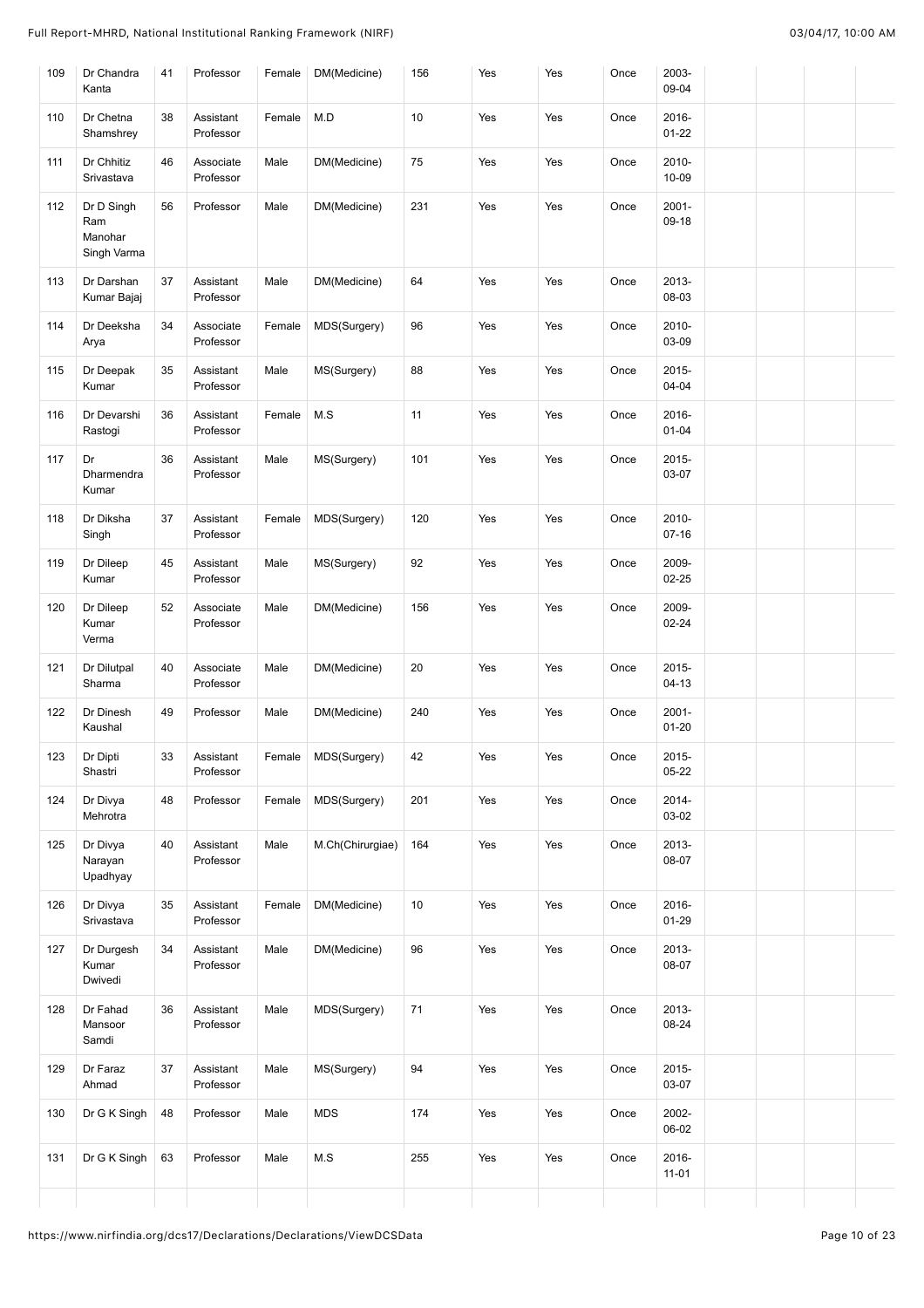| 132 | Dr Ganesh<br>Yadav                 | 32 | Professor              | Male   | DM(Medicine)     | 30             | Yes | Yes | Once | 2015-<br>05-23     |  |  |
|-----|------------------------------------|----|------------------------|--------|------------------|----------------|-----|-----|------|--------------------|--|--|
| 133 | Dr Garima<br>Sehgal                | 45 | Assistant<br>Professor | Female | DM(Medicine)     | 54             | Yes | Yes | Once | 2013-<br>08-05     |  |  |
| 134 | Dr Gaurav<br>Kumar<br>Chaudhary    | 34 | Assistant<br>Professor | Male   | DM(Medicine)     | 21             | Yes | Yes | Once | 2015-<br>03-24     |  |  |
| 135 | Dr Gaurav<br>Mishra                | 32 | Assistant<br>Professor | Male   | <b>MDS</b>       | $\overline{7}$ | Yes | Yes | Once | 2016-<br>03-17     |  |  |
| 136 | Dr Geeta<br>Singh                  | 45 | Assistant<br>Professor | Female | MDS(Surgery)     | 124            | Yes | Yes | Once | 2006-<br>12-30     |  |  |
| 137 | Dr Geeta<br>Yadav                  | 36 | Assistant<br>Professor | Female | M.D              | 10             | Yes | Yes | Once | 2016-<br>$01 - 16$ |  |  |
| 138 | Dr Gitika<br>Nanda Singh           | 35 | Assistant<br>Professor | Female | MS(Surgery)      | 22             | Yes | Yes | Once | 2015-<br>03-12     |  |  |
| 139 | Dr Gopa<br>Banerjee                | 56 | Professor              | Female | DM(Medicine)     | 192            | Yes | Yes | Once | 2002-<br>04-26     |  |  |
| 140 | Dr Gyan<br>Prakash<br>Singh        | 57 | Professor              | Male   | DM(Medicine)     | 336            | Yes | Yes | Once | 1998-<br>$10 - 24$ |  |  |
| 141 | Dr Gyan<br>Prakash<br>Singh        | 38 | Associate<br>Professor | Male   | MDS(Surgery)     | 135            | Yes | Yes | Once | 2005-<br>08-08     |  |  |
| 142 | Dr<br>Gyanender<br>Kumar<br>Sonker | 37 | Assistant<br>Professor | Male   | DM(Medicine)     | 74             | Yes | Yes | Once | 2010-<br>$10 - 10$ |  |  |
| 143 | Dr Hardeep<br>Singh<br>Melhotra    | 42 | Associate<br>Professor | Male   | DM(Medicine)     | 98             | Yes | Yes | Once | $2011 -$<br>02-07  |  |  |
| 144 | Dr Hari Ram                        | 50 | Professor              | Male   | MDS(Surgery)     | 178            | Yes | Yes | Once | 2002-<br>03-14     |  |  |
| 145 | Dr Harvinder<br>Singh              | 54 | Professor              | Male   | MS(Surgery)      | 274            | Yes | Yes | Once | 2004-<br>12-18     |  |  |
| 146 | Dr Hemlata                         | 40 | Assistant<br>Professor | Female | DM(Medicine)     | 60             | Yes | Yes | Once | 2015-<br>06-01     |  |  |
| 147 | Dr Hitendra<br>Prakash<br>Singh    | 38 | Assistant<br>Professor | Male   | MS(Surgery)      | 108            | Yes | Yes | Once | 2009-<br>02-09     |  |  |
| 148 | Dr J V Singh                       | 64 | Professor              | Male   | Ph.D             | 453            | Yes | Yes | Once | 1978-<br>$04-13$   |  |  |
| 149 | Dr Jagdish<br>Narayan              | 53 | Assistant<br>Professor | Male   | DM(Medicine)     | 222            | Yes | Yes | Once | 2009-<br>03-20     |  |  |
| 150 | Dr Jamal<br>Masood                 | 59 | Professor              | Male   | DM(Medicine)     | 236            | Yes | Yes | Once | 1999-<br>$07 - 14$ |  |  |
| 151 | Dr Jetendra<br>Rao                 | 39 | Professor              | Male   | <b>MDS</b>       | 123            | Yes | Yes | Once | 2006-<br>08-08     |  |  |
| 152 | Dr Jiledar<br>Rawat                | 52 | Assistant<br>Professor | Male   | M.Ch(Chirurgiae) | 197            | Yes | Yes | Once | 2000-<br>07-31     |  |  |
| 153 | Dr Jitendra<br>Kumar<br>Kushwaha   | 48 | Associate<br>Professor | Male   | MS(Surgery)      | 110            | Yes | Yes | Once | 2009-<br>02-22     |  |  |
| 154 | Dr Jyoti<br>Chopra                 | 45 | Professor              | Female | DM(Medicine)     | 194            | Yes | Yes | Once | 2004-<br>$11 - 16$ |  |  |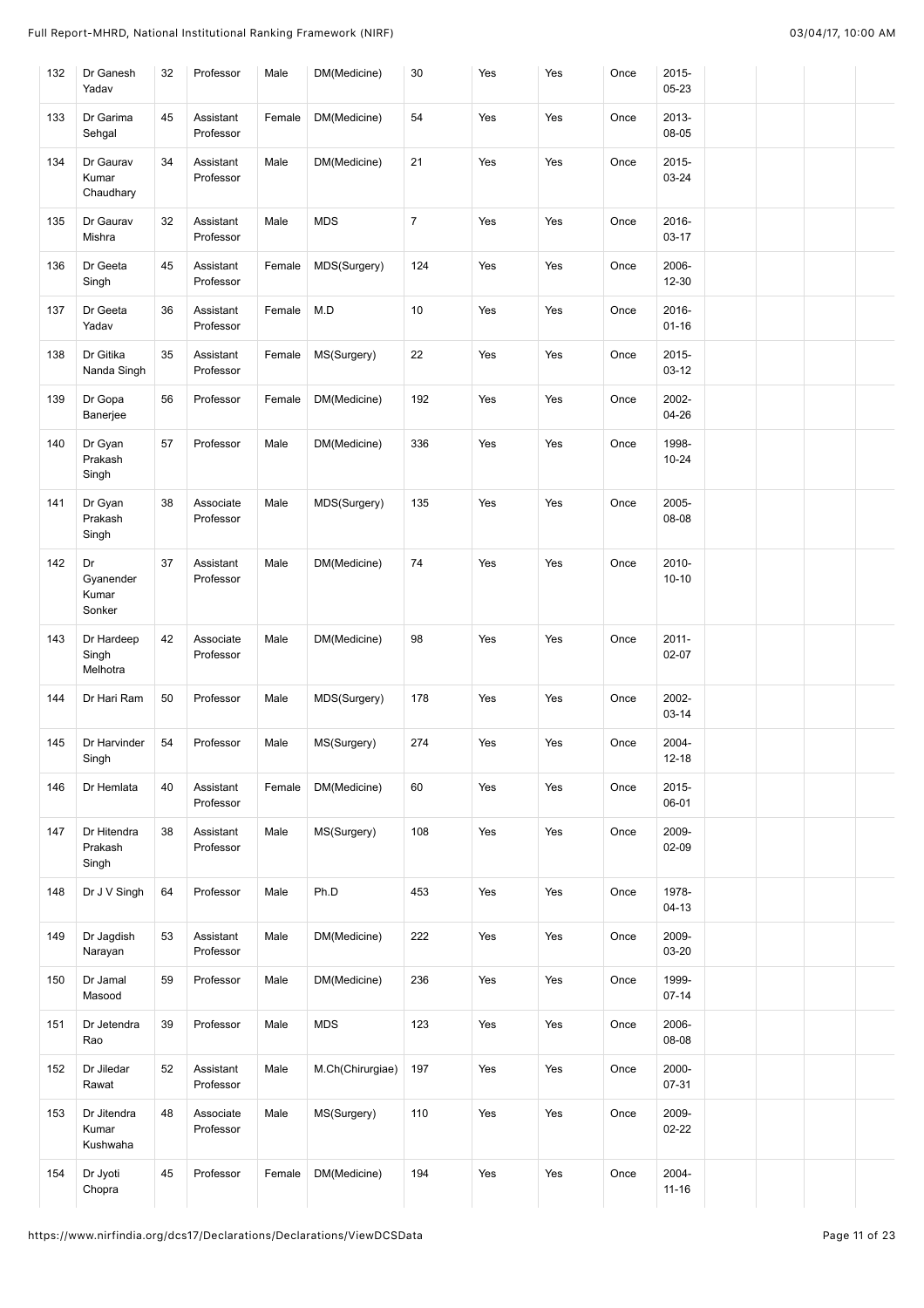| 155 | Dr Jyotsna<br>Agarwal           | 47     | Professor              | Female | DM(Medicine)     | 231              | Yes | Yes | Once | 1989-<br>09-12        |  |  |
|-----|---------------------------------|--------|------------------------|--------|------------------|------------------|-----|-----|------|-----------------------|--|--|
| 156 | Dr K K Pant                     | 63     | Professor              | Male   | DM(Medicine)     | 384              | Yes | Yes | Once | 1984-<br>05-05        |  |  |
| 157 | Dr Kalpana<br>Singh             | 38     | Assistant<br>Professor | Female | DM(Medicine)     | 86               | Yes | Yes | Once | 2010-<br>09-25        |  |  |
| 158 | Dr Kamlesh<br>Kumar Gupta       | 37     | Associate<br>Professor | Male   | DM(Medicine)     | 94               | Yes | Yes | Once | 2009-<br>$02 - 22$    |  |  |
| 159 | Dr<br>Kamleshwar<br>Singh       | 37     | Associate<br>Professor | Male   | MDS(Surgery)     | 94               | Yes | Yes | Once | 2009-<br>$02 - 22$    |  |  |
| 160 | Dr Kaushal<br>Kishor<br>Agarwal | 34     | Assistant<br>Professor | Male   | MDS(Surgery)     | 72               | Yes | Yes | Once | 2009-<br>$12 - 10$    |  |  |
| 161 | Dr Kirti<br>Srivastava          | 48     | Professor              | Female | DM(Medicine)     | 180              | Yes | Yes | Once | 2004-<br>$07 - 20$    |  |  |
| 162 | Dr Kulranjan<br>Singh           | 36     | Assistant<br>Professor | Male   | MS(Surgery)      | 26               | Yes | Yes | Once | 2013-<br>08-03        |  |  |
| 163 | Dr Kumar<br>Shantanu            | 34     | Assistant<br>Professor | Male   | MS(Surgery)      | 163              | Yes | Yes | Once | 2013-<br>08-24        |  |  |
| 164 | Dr Lakshya<br>Kumar             | 37     | Assistant<br>Professor | Male   | MDS(Surgery)     | 85               | Yes | Yes | Once | 2010-<br>03-16        |  |  |
| 165 | Dr Madhu<br>Kumar               | 38     | Associate<br>Professor | Female | DM(Medicine)     | 84               | Yes | Yes | Once | 2009-<br>03-16        |  |  |
| 166 | Dr Madhu<br>Mati Goel           | 62     | Professor              | Female | DM(Medicine)     | 402              | Yes | Yes | Once | 1983-<br>$07 - 15$    |  |  |
| 167 | Dr Madhukar<br>Mittal           | 39     | Associate<br>Professor | Male   | DM(Medicine)     | 132              | Yes | Yes | Once | 2009-<br>04-29        |  |  |
| 168 | Dr Mala<br>Kumar                | 56     | Professor              | Female | DM(Medicine)     | 324              | Yes | Yes | Once | 1989-<br>$07 - 12$    |  |  |
| 169 | Dr Mala<br>Sagar                | 37     | Associate<br>Professor | Female | DM(Medicine)     | 84               | Yes | Yes | Once | 2009-<br>$02 - 24$    |  |  |
| 170 | Dr Manish<br>Bajpai             | 49     | Professor              | Male   | DM(Medicine)     | 266              | Yes | Yes | Once | $2001 -$<br>$12 - 12$ |  |  |
| 171 | Dr Manish<br>Chandra            | 37     | Assistant<br>Professor | Male   | M.S              | $\overline{2}$   | Yes | Yes | Once | 2016-<br>$09-12$      |  |  |
| 172 | Dr Manish<br>Gutch              | 35     | Assistant<br>Professor | Male   | DM(Medicine)     | 97               | Yes | Yes | Once | 2015-<br>08-04        |  |  |
| 173 | Dr Manish<br>Jaiswal            | 34     | Assistant<br>Professor | Male   | M.Ch(Chirurgiae) | 17               | Yes | Yes | Once | 2015-<br>$06-18$      |  |  |
| 174 | Dr Manish<br>Kumar<br>Manar     | 38     | Assistant<br>Professor | Male   | M.Tech           | 125              | Yes | Yes | Once | 2009-<br>$02 - 26$    |  |  |
| 175 | Dr Manju<br>Lata Verma          | 34     | Assistant<br>Professor | Female | M.D              | $\boldsymbol{7}$ | Yes | Yes | Once | 2016-<br>03-22        |  |  |
| 176 | Dr Manmeet<br>Singh             | $37\,$ | Assistant<br>Professor | Male   | M.Ch(Chirurgiae) | 48               | Yes | Yes | Once | 2013-<br>08-05        |  |  |
| 177 | Dr Manoj<br>Kumar               | 39     | Assistant<br>Professor | Male   | M.Ch(Chirurgiae) | 41               | Yes | Yes | Once | 2013-<br>08-08        |  |  |
| 178 | Dr Mastan<br>Singh              | 65     | Professor              | Male   | DM(Medicine)     | 421              | Yes | Yes | Once | 1982-<br>$12 - 16$    |  |  |
|     |                                 |        |                        |        |                  |                  |     |     |      |                       |  |  |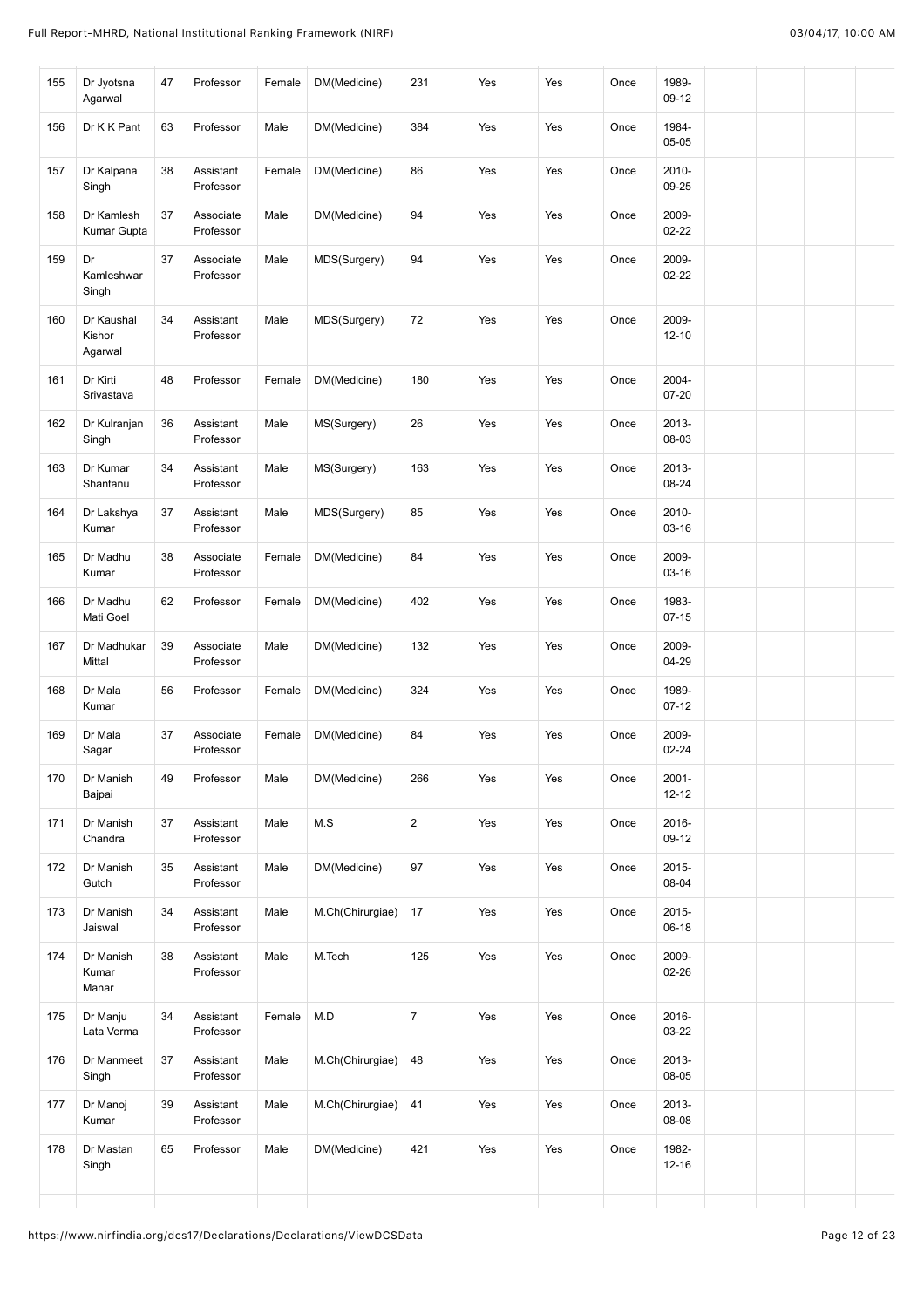| 179 | Dr Mayank<br>Singh               | 33 | Assistant<br>Professor | Male   | MDS(Surgery) | 54             | Yes | Yes | Once | 2013-<br>08-24     |  |  |
|-----|----------------------------------|----|------------------------|--------|--------------|----------------|-----|-----|------|--------------------|--|--|
| 180 | Dr Md<br>Kaleem                  | 35 | Assistant<br>Professor | Male   | DM(Medicine) | 75             | Yes | Yes | Once | 2010-<br>09-25     |  |  |
| 181 | Dr Mili Jain                     | 31 | Assistant<br>Professor | Female | DM(Medicine) | 54             | Yes | Yes | Once | 2013-<br>08-05     |  |  |
| 182 | Dr Mohd<br>Pravez Khan           | 51 | Professor              | Male   | M.D          | 194            | Yes | Yes | Once | $2001 -$<br>09-24  |  |  |
| 183 | Dr Mona<br>Asnani                | 36 | Assistant<br>Professor | Female | M.D          | 8              | Yes | Yes | Once | 2016-<br>03-22     |  |  |
| 184 | Dr Monica<br>Agarwal             | 46 | Associate<br>Professor | Female | DM(Medicine) | 168            | Yes | Yes | Once | 2002-<br>$04 - 25$ |  |  |
| 185 | Dr Monica<br>Agrawal             | 45 | Assistant<br>Professor | Female | M.S          | 8              | Yes | Yes | Once | 2016-<br>03-22     |  |  |
| 186 | Dr Monika<br>Bhandari            | 35 | Assistant<br>Professor | Female | DM(Medicine) | 6              | Yes | Yes | Once | 2016-<br>$05-18$   |  |  |
| 187 | Dr Mousami<br>Singh              | 36 | Assistant<br>Professor | Male   | DM(Medicine) | 72             | Yes | Yes | Once | 2010-<br>03-09     |  |  |
| 188 | Dr Munna<br>Lal Patel            | 50 | Assistant<br>Professor | Male   | DM(Medicine) | 96             | Yes | Yes | Once | 2009-<br>02-23     |  |  |
| 189 | Dr Naim<br>Ahmad                 | 51 | Associate<br>Professor | Male   | DM(Medicine) | 180            | Yes | Yes | Once | 2008-<br>$04 - 25$ |  |  |
| 190 | Dr Namrata<br>Kumar              | 33 | Assistant<br>Professor | Female | M.D          | $\mathsf g$    | Yes | Yes | Once | 2016-<br>03-22     |  |  |
| 191 | Dr Nand Lal                      | 52 | Professor              | Male   | MDS(Surgery) | 240            | Yes | Yes | Once | 2014-<br>03-02     |  |  |
| 192 | Dr Nar Singh<br>Verma            | 57 | Professor              | Male   | DM(Medicine) | 111            | Yes | Yes | Once | 1999-<br>06-16     |  |  |
| 193 | Dr Narendra<br>Kumar             | 37 | Assistant<br>Professor | Male   | DM(Medicine) | 72             | Yes | Yes | Once | 2012-<br>$12 - 10$ |  |  |
| 194 | Dr Narendra<br>Singh<br>Kushwaha | 38 | Associate<br>Professor | Male   | MS(Surgery)  | 74             | Yes | Yes | Once | 2012-<br>09-01     |  |  |
| 195 | Dr Naseem<br>Jamal               | 58 | Professor              | Male   | DM(Medicine) | 312            | Yes | Yes | Once | 1990-<br>09-13     |  |  |
| 196 | Dr Navin<br>Singh                | 34 | Assistant<br>Professor | Male   | Ph.D         | 91             | Yes | Yes | Once | 2009-<br>04-26     |  |  |
| 197 | Dr Navneet<br>Kumar              | 53 | Professor              | Male   | DM(Medicine) | 324            | Yes | Yes | Once | $2001 -$<br>12-12  |  |  |
| 198 | Dr Neena<br>Srivastava           | 54 | Professor              | Female | DM(Medicine) | 324            | Yes | Yes | Once | 1999-<br>06-19     |  |  |
| 199 | Dr Neera<br>Kohli                | 59 | Professor              | Female | DM(Medicine) | 384            | Yes | Yes | Once | 1986-<br>06-23     |  |  |
| 200 | Dr Neeraj<br>Kumar               | 33 | Assistant<br>Professor | Male   | DM(Medicine) | 26             | Yes | Yes | Once | 2015-<br>$05 - 22$ |  |  |
| 201 | Dr Neetu<br>Singh                | 45 | Associate<br>Professor | Female | Ph.D         | $\overline{7}$ | Yes | Yes | Once | 2016-<br>03-19     |  |  |
| 202 | Dr Neha                          | 35 | Assistant<br>Professor | Female | DM(Medicine) | 48             | Yes | Yes | Once | 2015-<br>12-24     |  |  |
| 203 | Dr Niraj<br>Mishra               | 43 | Associate<br>Professor | Male   | <b>MDS</b>   | 119            | Yes | Yes | Once | 2007-<br>$01 - 01$ |  |  |
| 204 | DR Niramal                       | 53 | Professor              | Male   | DM(Medicine) | 335            | Yes | Yes | Once | 2008-              |  |  |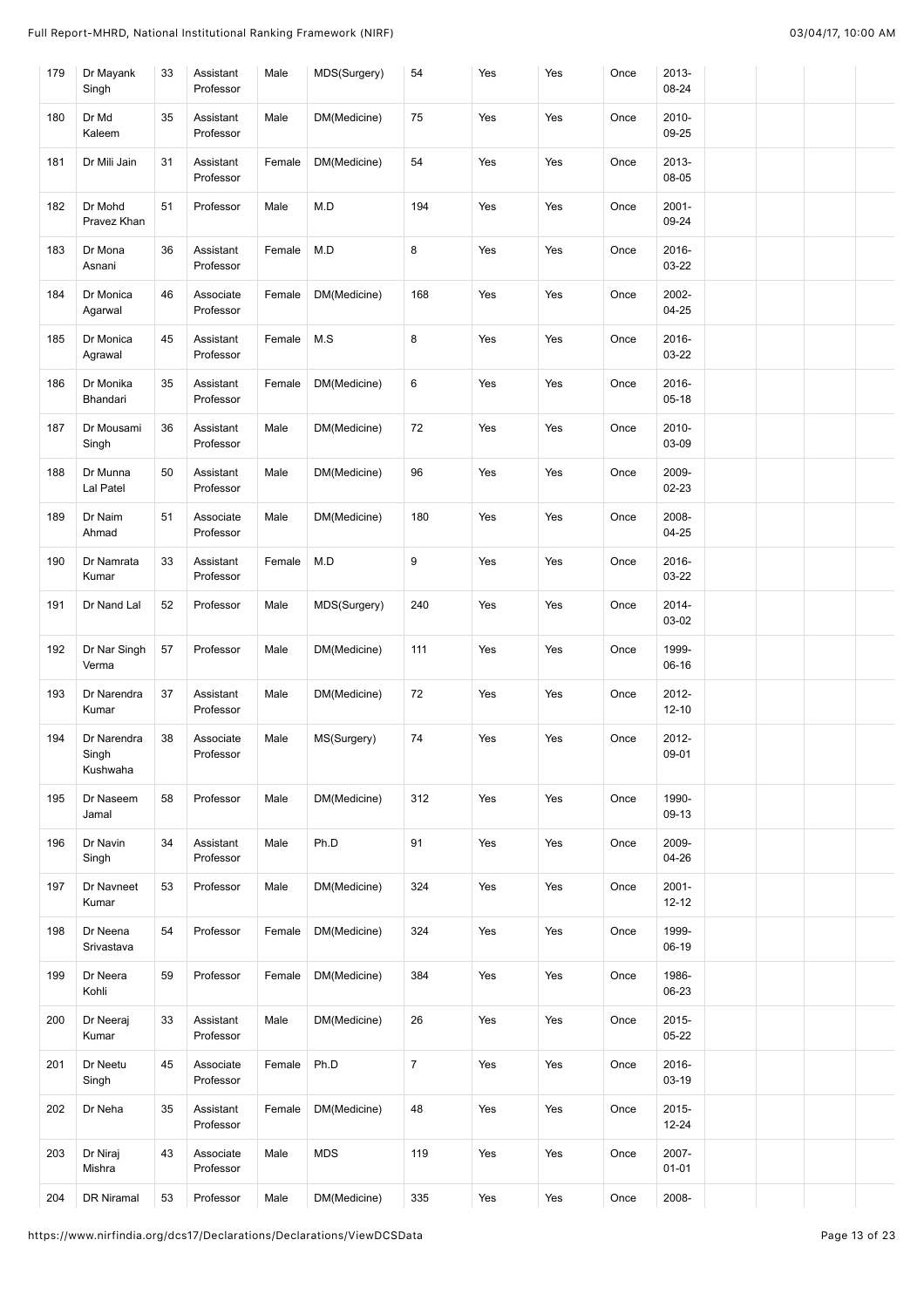|     | Kumar<br>Painuly                |    |                        |        |                  |             |     |     |      | $11 - 14$             |
|-----|---------------------------------|----|------------------------|--------|------------------|-------------|-----|-----|------|-----------------------|
| 205 | Dr Nisha                        | 45 | Professor              | Female | MS(Surgery)      | 264         | Yes | Yes | Once | $2001 -$<br>$10 - 22$ |
| 206 | Dr Nisha<br>Mani Pandey         | 51 | Assistant<br>Professor | Female | DM(Medicine)     | 252         | Yes | Yes | Once | 2015-<br>03-24        |
| 207 | Dr Nishant<br>Verma             | 32 | Assistant<br>Professor | Male   | DM(Medicine)     | 76          | Yes | Yes | Once | 2013-<br>08-12        |
| 208 | Dr Nitin<br>Bajpayee            | 40 | Assistant<br>Professor | Male   | DM(Medicine)     | 12          | Yes | Yes | Once | 2015-<br>$12 - 01$    |
| 209 | Dr Nitin Dutt<br>Bhardwaj       | 37 | Assistant<br>Professor | Male   | M.D              | 22          | Yes | Yes | Once | 2015-<br>02-06        |
| 210 | Dr Nitin Pant                   | 43 | Assistant<br>Professor | Male   | M.Ch(Chirurgiae) | 50          | Yes | Yes | Once | 2015-<br>05-07        |
| 211 | Dr P K Dalal                    | 60 | Professor              | Male   | DM(Medicine)     | 372         | Yes | Yes | Once | 1986-<br>$01 - 07$    |
| 212 | Dr P K<br>Srivastava            | 61 | Professor              | Male   | M.D              | 316         | Yes | Yes | Once | 1986-<br>$07-05$      |
| 213 | Dr Pankaj<br>Kumar              | 37 | Assistant<br>Professor | Male   | MS(Surgery)      | 72          | Yes | Yes | Once | 2010-<br>10-06        |
| 214 | Dr Parijat<br>Suryavanshi       | 34 | Assistant<br>Professor | Female | MS(Surgery)      | 60          | Yes | Yes | Once | 2013-<br>03-08        |
| 215 | Dr Parul<br>Verma               | 36 | Associate<br>Professor | Female | DM(Medicine)     | 60          | Yes | Yes | Once | 2012-<br>$03 - 15$    |
| 216 | Dr Pavitra<br>Kumar<br>Rashtogi | 40 | Professor              | Female | MDS(Surgery)     | 156         | Yes | Yes | Once | 2009-<br>09-23        |
| 217 | Dr Pawan<br>Kumar Gupta         | 34 | Assistant<br>Professor | Male   | DM(Medicine)     | 72          | Yes | Yes | Once | 2009-<br>12-09        |
| 218 | Dr Pooja<br>Mahaur              | 36 | Assistant<br>Professor | Female | DM(Medicine)     | 94          | Yes | Yes | Once | 2009-<br>03-09        |
| 219 | Dr Pooja<br>Ramakant            | 40 | Associate<br>Professor | Female | M.Ch(Chirurgiae) | 10          | Yes | Yes | Once | 2016-<br>05-05        |
| 220 | Dr Poonam<br>Kishor             | 59 | Professor              | Female | MS(Surgery)      | 312         | Yes | Yes | Once | 1985-<br>$10 - 07$    |
| 221 | Dr Pooran<br>Chand              | 53 | Professor              | Male   | MDS(Surgery)     | 164         | Yes | Yes | Once | 2005-<br>$12 - 08$    |
| 222 | Dr Pradeep<br>Joshi             | 36 | Assistant<br>Professor | Male   | M.Ch(Chirurgiae) | 14          | Yes | Yes | Once | 2015-<br>09-16        |
| 223 | Dr Pradeep<br>Kumar             | 51 | Professor              | Male   | DM(Medicine)     | 180         | Yes | Yes | Once | $2001 -$<br>$12 - 11$ |
| 224 | Dr Pragya<br>Pandey             | 38 | Assistant<br>Professor | Female | <b>MDS</b>       | $\mathsf 3$ | Yes | Yes | Once | 2016-<br>08-24        |
| 225 | Dr Pramod<br>Kumar              | 58 | Assistant<br>Professor | Male   | M.D              | $\,$ 5 $\,$ | Yes | Yes | Once | 2016-<br>$01 - 01$    |
| 226 | Dr Pramod<br>Kumar              | 52 | Associate<br>Professor | Male   | MS(Surgery)      | 192         | Yes | Yes | Once | 2002-<br>$02 - 13$    |
| 227 | Dr Prashant<br>Gupta            | 40 | Assistant<br>Professor | Male   | DM(Medicine)     | 131         | Yes | Yes | Once | 2009-<br>$02 - 23$    |
| 228 | Dr Praveen<br>Kumar<br>Sharma   | 39 | Assistant<br>Professor | Male   | DM(Medicine)     | 93          | Yes | Yes | Once | 2013-<br>09-16        |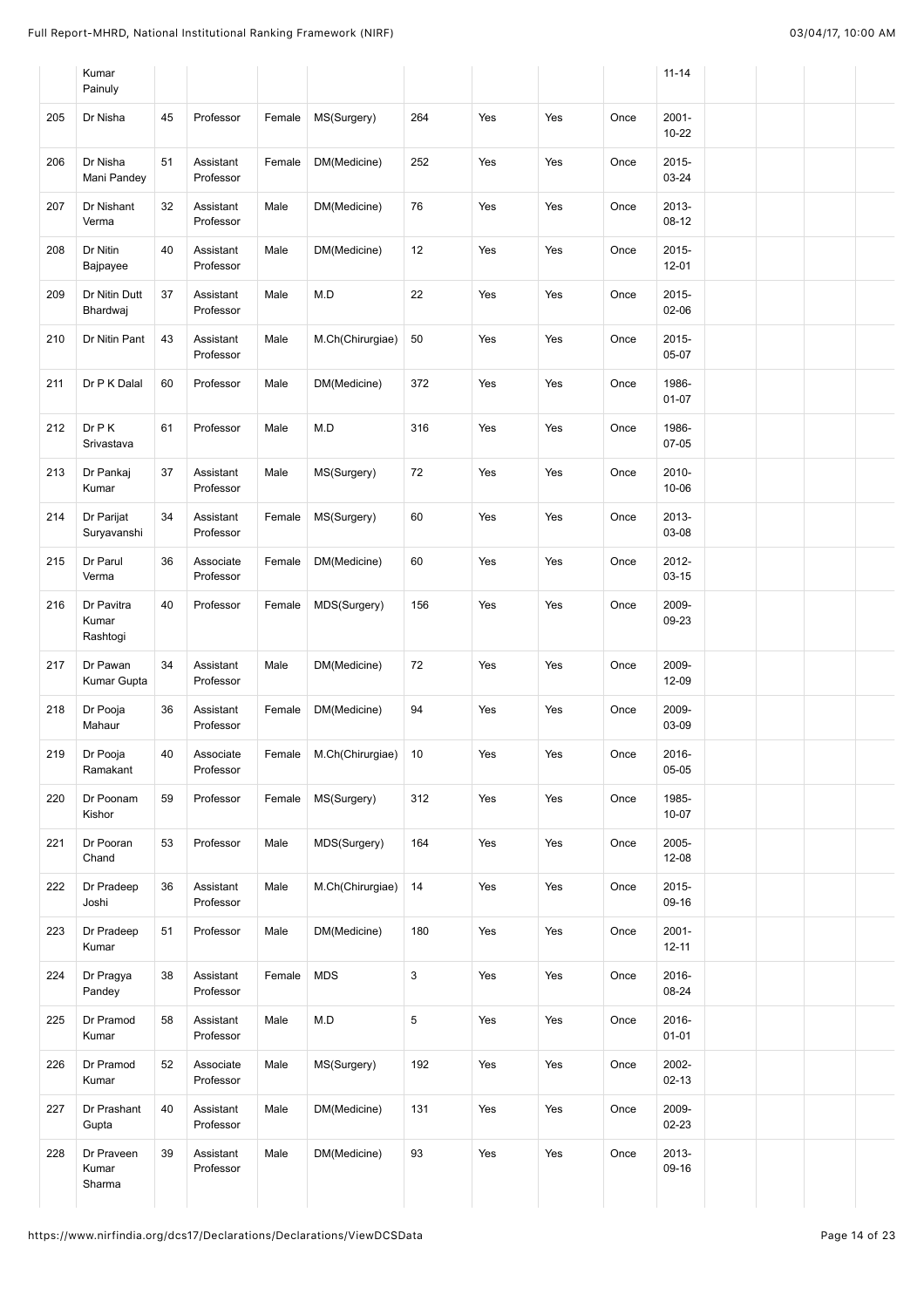| 229 | Dr Pravesh<br>Vishwakarma       | 35 | Assistant<br>Professor | Male   | DM(Medicine)     | 108 | Yes | Yes | Once | 2015-<br>03-24        |  |  |
|-----|---------------------------------|----|------------------------|--------|------------------|-----|-----|-----|------|-----------------------|--|--|
| 230 | Dr Preeti<br>Agarwal            | 35 | Assistant<br>Professor | Female | DM(Medicine)     | 78  | Yes | Yes | Once | 2013-<br>08-05        |  |  |
| 231 | Dr Prem Raj<br>Singh            | 37 | Assistant<br>Professor | Male   | M.D              | 10  | Yes | Yes | Once | 2016-<br>$01 - 23$    |  |  |
| 232 | Dr Priyanka<br>Singh            | 38 | Assistant<br>Professor | Female | <b>MDS</b>       | 5   | Yes | Yes | Once | 2016-<br>$06-15$      |  |  |
| 233 | Dr Promila<br>Verma             | 44 | Associate<br>Professor | Female | MDS(Surgery)     | 185 | Yes | Yes | Once | 2002-<br>$04 - 27$    |  |  |
| 234 | Dr Puneet<br>Kumar              | 45 | Associate<br>Professor | Male   | DM(Medicine)     | 84  | Yes | Yes | Once | 2009-<br>02-23        |  |  |
| 235 | Dr Punita<br>Manik              | 47 | Professor              | Female | DM(Medicine)     | 232 | Yes | Yes | Once | $2001 -$<br>12-12     |  |  |
| 236 | Dr Pushp<br>Lata<br>Sankhwar    | 46 | Professor              | Female | MS(Surgery)      | 132 | Yes | Yes | Once | 2005-<br>$07-19$      |  |  |
| 237 | Dr Quamar<br>Azam               | 43 | Assistant<br>Professor | Male   | M.S              | 12  | Yes | Yes | Once | 2015-<br>$12 - 22$    |  |  |
| 238 | Dr R K Garg                     | 56 | Professor              | Male   | DM(Medicine)     | 312 | Yes | Yes | Once | 1999-<br>12-23        |  |  |
| 239 | <b>DRRK</b><br>Saran            | 65 | Professor              | Male   | DM(Medicine)     | 372 | Yes | Yes | Once | 1979-<br>03-31        |  |  |
| 240 | Dr R N<br>Srivastava            | 58 | Professor              | Male   | MS(Surgery)      | 276 | Yes | Yes | Once | 1994-<br>07-05        |  |  |
| 241 | Dr Radhey<br>Shyam<br>Gangwar   | 40 | Assistant<br>Professor | Male   | DM(Medicine)     | 79  | Yes | Yes | Once | 2013-<br>08-26        |  |  |
| 242 | Dr Raghuwar<br>Dayal Singh      | 42 | Professor              | Male   | MDS(Surgery)     | 132 | Yes | Yes | Once | 2006-<br>$08-18$      |  |  |
| 243 | Dr Rahul<br>Janak Sinha         | 41 | Associate<br>Professor | Male   | M.Ch(Chirurgiae) | 126 | Yes | Yes | Once | 2010-<br>03-09        |  |  |
| 244 | Dr Rahul<br>Kumar               | 39 | Associate<br>Professor | Male   | DM(Medicine)     | 72  | Yes | Yes | Once | 2010-<br>$12 - 12$    |  |  |
| 245 | Dr Raj<br>Kumar<br>Kalyan       | 46 | Associate<br>Professor | Male   | DM(Medicine)     | 168 | Yes | Yes | Once | 2009-<br>02-23        |  |  |
| 246 | Dr Raja<br>Rupani               | 48 | Assistant<br>Professor | Male   | DM(Medicine)     | 180 | Yes | Yes | Once | 2013-<br>08-05        |  |  |
| 247 | Dr Rajat<br>Mohan<br>Srivastava | 32 | Assistant<br>Professor | Male   | MS(Surgery)      | 48  | Yes | Yes | Once | 2015-<br>$05 - 23$    |  |  |
| 248 | Dr Rajeev<br>Gupta              | 59 | Professor              | Male   | DM(Medicine)     | 244 | Yes | Yes | Once | $2001 -$<br>07-31     |  |  |
| 249 | Dr Rajendra<br>Kumar            | 52 | Associate<br>Professor | Male   | DM(Medicine)     | 168 | Yes | Yes | Once | 2008-<br>$12 - 15$    |  |  |
| 250 | Dr Rajendra<br>Nath             | 55 | Professor              | Male   | DM(Medicine)     | 256 | Yes | Yes | Once | 2002-<br>$03 - 14$    |  |  |
| 251 | Dr Rajesh<br>Raman              | 32 | Assistant<br>Professor | Male   | DM(Medicine)     | 84  | Yes | Yes | Once | 2015-<br>05-28        |  |  |
| 252 | Dr Rajesh<br>Verma              | 51 | Professor              | Male   | DM(Medicine)     | 181 | Yes | Yes | Once | $2001 -$<br>$12 - 12$ |  |  |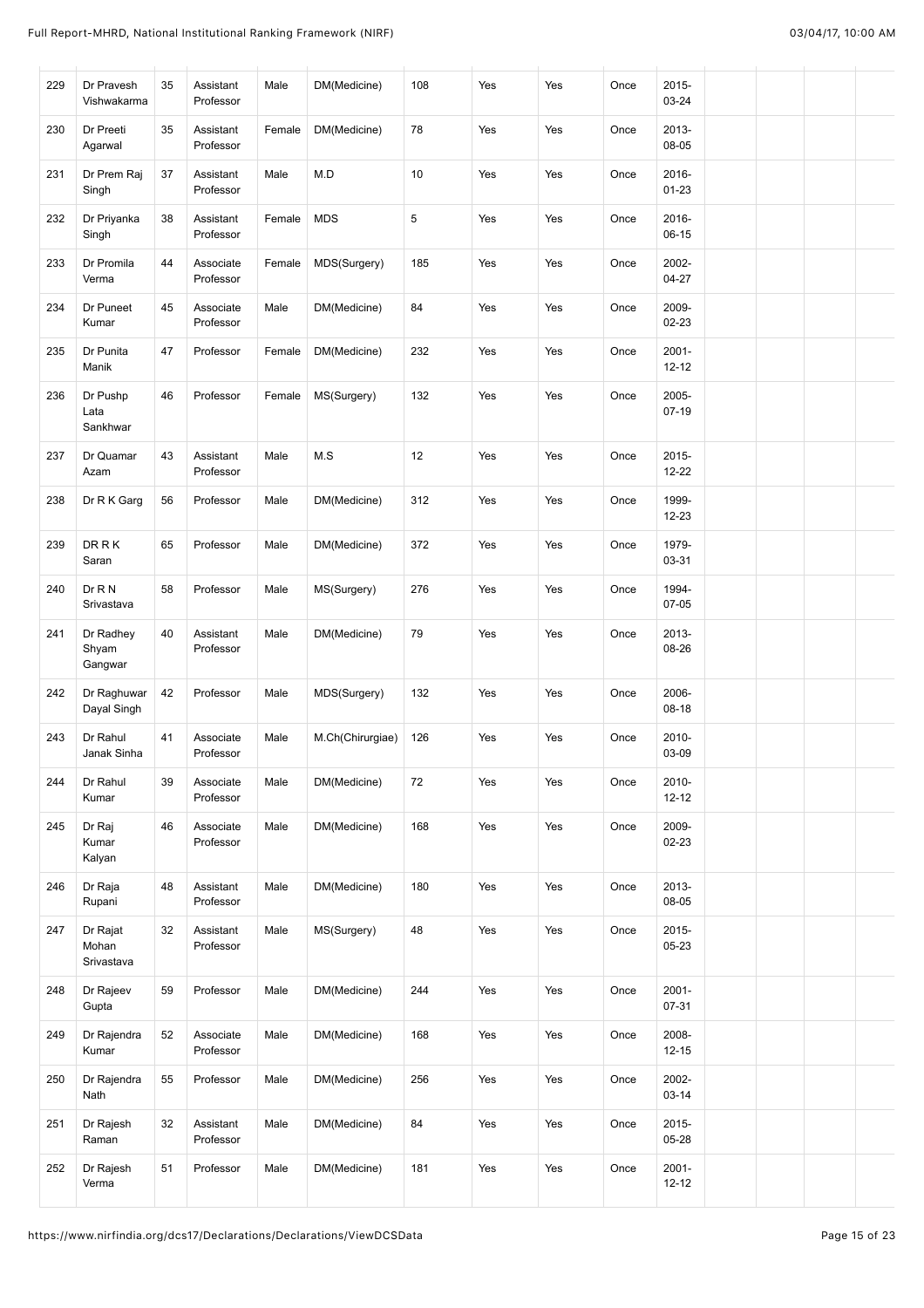| 253 | Dr Rajiv<br>Garg                       | 46 | Professor              | Male   | DM(Medicine) | 228 | Yes | Yes | Once | 2012-<br>$12 - 01$    |  |  |
|-----|----------------------------------------|----|------------------------|--------|--------------|-----|-----|-----|------|-----------------------|--|--|
| 254 | Dr Rakesh<br>Kumar                     | 60 | Professor              | Male   | MDS(Surgery) | 192 | Yes | Yes | Once | $2001 -$<br>$12 - 12$ |  |  |
| 255 | Dr Rakesh<br>Kumar<br>Diwan            | 42 | Assistant<br>Professor | Male   | DM(Medicine) | 108 | Yes | Yes | Once | 2008-<br>$11 - 25$    |  |  |
| 256 | Dr Rakesh<br><b>Kumar Dixit</b>        | 47 | Professor              | Male   | DM(Medicine) | 214 | Yes | Yes | Once | 2002-<br>03-14        |  |  |
| 257 | Dr Rakesh<br>Kumar<br>Tripathi         | 40 | Associate<br>Professor | Male   | DM(Medicine) | 130 | Yes | Yes | Once | 2009-<br>02-24        |  |  |
| 258 | Dr Rakesh<br>Kumar<br>Verma            | 41 | Assistant<br>Professor | Male   | MS(Surgery)  | 82  | Yes | Yes | Once | 2010-<br>$03 - 10$    |  |  |
| 259 | Dr Rakesh<br>Kumar Yadav               | 41 | Associate<br>Professor | Male   | MDS(Surgery) | 141 | Yes | Yes | Once | 2005-<br>08-08        |  |  |
| 260 | Dr Rakesh<br>Shukla                    | 64 | Professor              | Male   | DM(Medicine) | 480 | Yes | Yes | Once | 1978-<br>$04 - 28$    |  |  |
| 261 | Dr Rama<br>Shanker                     | 46 | Associate<br>Professor | Male   | MDS(Surgery) | 150 | Yes | Yes | Once | 2005-<br>$08-10$      |  |  |
| 262 | Dr Ramesh<br>Bharti                    | 38 | Assistant<br>Professor | Male   | MDS(Surgery) | 40  | Yes | Yes | Once | 2009-<br>09-05        |  |  |
| 263 | Dr<br>Rameshwari<br>Singhal            | 38 | Assistant<br>Professor | Female | MDS(Surgery) | 106 | Yes | Yes | Once | 2009-<br>02-23        |  |  |
| 264 | Dr Ranjana<br>Singh                    | 44 | Associate<br>Professor | Female | DM(Medicine) | 231 | Yes | Yes | Once | 1998-<br>03-17        |  |  |
| 265 | Dr Ranjeet<br>Kumar<br>Namdeo<br>Patel | 45 | Professor              | Male   | MDS(Surgery) | 222 | Yes | Yes | Once | 2010-<br>06-16        |  |  |
| 266 | Dr Rashmi<br>Kumar                     | 62 | Professor              | Female | DM(Medicine) | 389 | Yes | Yes | Once | 1984-<br>08-07        |  |  |
| 267 | Dr Rashmi<br>Kushwaha                  | 38 | Associate<br>Professor | Female | DM(Medicine) | 104 | Yes | Yes | Once | 2009-<br>03-04        |  |  |
| 268 | Dr Ravi kant                           | 60 | Professor              | Male   | M.S          | 432 | Yes | Yes | Once | 2014-<br>$04 - 10$    |  |  |
| 269 | Dr Ravi<br>Mishra                      | 63 | Professor              | Male   | DM(Medicine) | 455 | Yes | Yes | Once | 1984-<br>$05-11$      |  |  |
| 270 | Dr Ravi<br>Uniyal                      | 31 | Assistant<br>Professor | Male   | DM(Medicine) | 31  | Yes | Yes | Once | 2016-<br>03-19        |  |  |
| 271 | Dr Reema<br>Kumari                     | 46 | Associate<br>Professor | Female | DM(Medicine) | 178 | Yes | Yes | Once | 2002-<br>$04 - 24$    |  |  |
| 272 | Dr Reetu<br>Verma                      | 35 | Associate<br>Professor | Female | DM(Medicine) | 108 | Yes | Yes | Once | 2010-<br>03-09        |  |  |
| 273 | Dr Rekha<br>Sachan                     | 48 | Professor              | Female | MS(Surgery)  | 204 | Yes | Yes | Once | $2001 -$<br>10-29     |  |  |
| 274 | Dr Renu<br>Singh                       | 41 | Professor              | Female | MS(Surgery)  | 104 | Yes | Yes | Once | 2005-<br>07-20        |  |  |
| 275 | Dr Rhythm                              | 39 | Assistant<br>Professor | Male   | MDS(Surgery) | 103 | Yes | Yes | Once | 2013-<br>04-03        |  |  |
|     |                                        |    |                        |        |              |     |     |     |      |                       |  |  |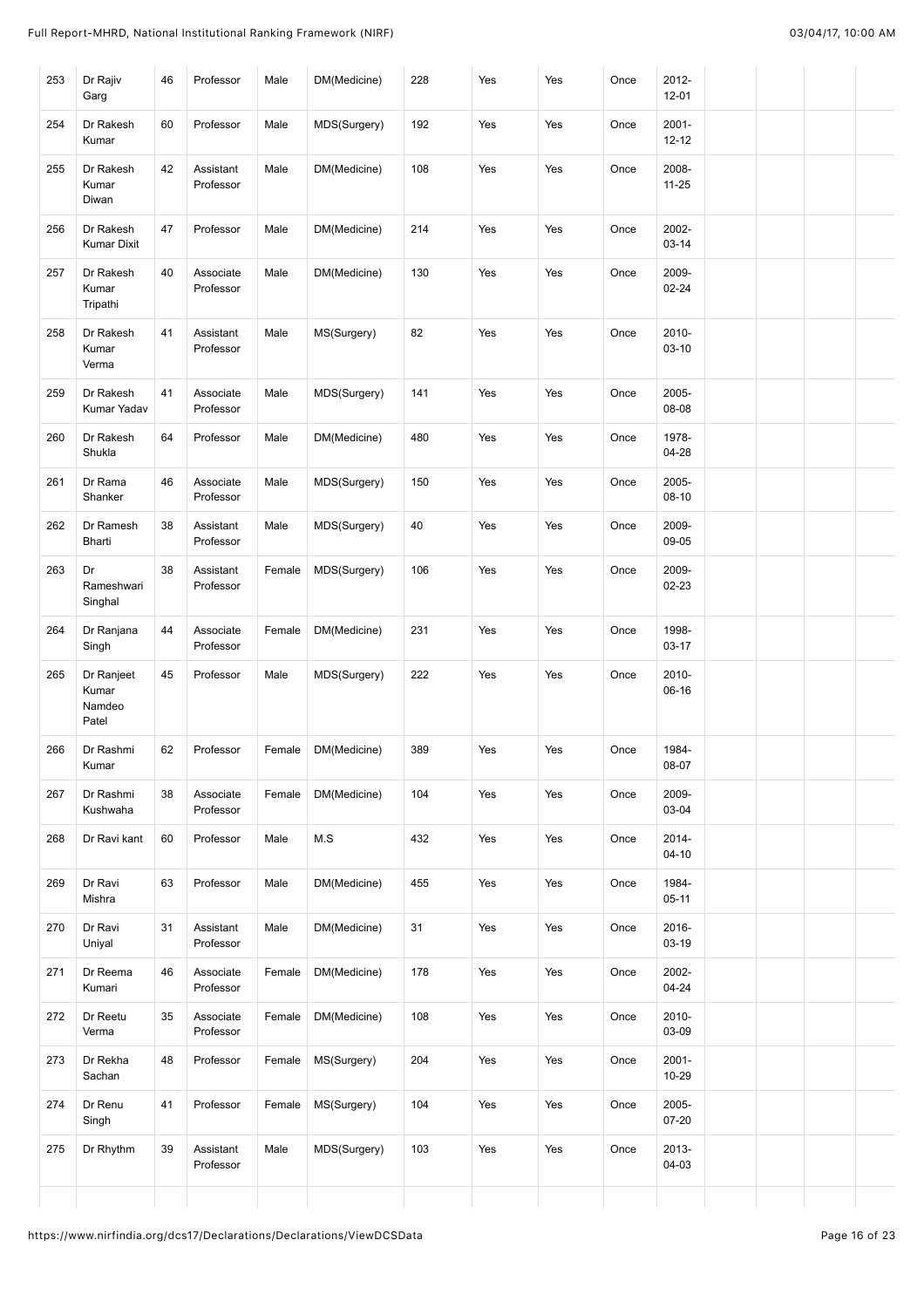| 276 | Dr Richa<br>Khanna       | 36 | Associate<br>Professor | Female | MDS(Surgery)     | 94  | Yes | Yes | Once | 2009-<br>$02 - 24$    |  |  |
|-----|--------------------------|----|------------------------|--------|------------------|-----|-----|-----|------|-----------------------|--|--|
| 277 | Dr Ridhi<br>Jaiswal      | 38 | Associate<br>Professor | Female | DM(Medicine)     | 92  | Yes | Yes | Once | 2009-<br>$02 - 25$    |  |  |
| 278 | Dr Rishi Pal             | 39 | Associate<br>Professor | Male   | DM(Medicine)     | 123 | Yes | Yes | Once | 2010-<br>09-27        |  |  |
| 279 | Dr Rishi<br>Sethi        | 43 | Professor              | Male   | DM(Medicine)     | 118 | Yes | Yes | Once | 2016-<br>$02 - 22$    |  |  |
| 280 | Dr Rita<br>Wahal         | 63 | Professor              | Male   | DM(Medicine)     | 349 | Yes | Yes | Once | 1988-<br>$12 - 12$    |  |  |
| 281 | Dr Ruchika<br>Tandon     | 36 | Professor              | Female | DM(Medicine)     | 92  | Yes | Yes | Once | 2015-<br>04-06        |  |  |
| 282 | Dr S C Tiwari            | 63 | Professor              | Male   | DM(Medicine)     | 396 | Yes | Yes | Once | 1984-<br>$10 - 01$    |  |  |
| 283 | Dr S K Das               | 62 | Professor              | Male   | DM(Medicine)     | 384 | Yes | Yes | Once | 1984-<br>07-05        |  |  |
| 284 | Dr S K<br>Dwivedi        | 56 | Professor              | Male   | DM(Medicine)     | 312 | Yes | Yes | Once | 2016-<br>$01 - 19$    |  |  |
| 285 | Dr S K<br>Verma          | 45 | Professor              | Male   | DM(Medicine)     | 216 | Yes | Yes | Once | 1999-<br>01-30        |  |  |
| 286 | Dr S N<br>Kureel         | 60 | Professor              | Male   | M.Ch(Chirurgiae) | 312 | Yes | Yes | Once | 1990-<br>08-28        |  |  |
| 287 | Dr S N<br>Shankhwar      | 51 | Professor              | Male   | M.Ch(Chirurgiae) | 104 | Yes | Yes | Once | 2002-<br>05-27        |  |  |
| 288 | Dr S P<br>Agarwal        | 63 | Professor              | Male   | MS(Surgery)      | 360 | Yes | Yes | Once | 1984-<br>$06-18$      |  |  |
| 289 | Dr S P<br>Jaiswar        | 57 | Professor              | Female | MS(Surgery)      | 312 | Yes | Yes | Once | 1989-<br>04-21        |  |  |
| 290 | Dr Sabuhi<br>Qureshi     | 44 | Professor              | Female | MS(Surgery)      | 168 | Yes | Yes | Once | 2005-<br>$07-19$      |  |  |
| 291 | Dr Saket<br>Kumar        | 35 | Associate<br>Professor | Male   | M.Ch(Chirurgiae) | 14  | Yes | Yes | Once | 2015-<br>08-25        |  |  |
| 292 | Dr Samir<br>Mishra       | 45 | Associate<br>Professor | Male   | MS(Surgery)      | 95  | Yes | Yes | Once | 2009-<br>$02 - 22$    |  |  |
| 293 | Dr Sandeep<br>Saxena     | 51 | Professor              | Male   | MS(Surgery)      | 216 | Yes | Yes | Once | 1999-<br>$01 - 28$    |  |  |
| 294 | Dr Sandeep<br>Tiwari     | 44 | Professor              | Male   | MS(Surgery)      | 166 | Yes | Yes | Once | 2005-<br>$05 - 17$    |  |  |
| 295 | Dr Sangeeta<br>Kumari    | 36 | Lecturer               | Female | DM(Medicine)     | 42  | Yes | Yes | Once | $2015 -$<br>03-09     |  |  |
| 296 | Dr Sanjay<br>Khatri      | 49 | Professor              | Male   | DM(Medicine)     | 252 | Yes | Yes | Once | 2002-<br>$03 - 14$    |  |  |
| 297 | Dr Sanjay<br>Mehrotra    | 57 | Professor              | Male   | DM(Medicine)     | 384 | Yes | Yes | Once | 1988-<br>$11 - 12$    |  |  |
| 298 | Dr Sanjay<br>Mishra      | 37 | Assistant<br>Professor | Male   | M.D              | 11  | Yes | Yes | Once | 2015-<br>12-23        |  |  |
| 299 | Dr Sanjeev<br>Kumar      | 34 | Assistant<br>Professor | Male   | MS(Surgery)      | 58  | Yes | Yes | Once | $2015 -$<br>03-07     |  |  |
| 300 | Dr Sanjiv<br>Kumar Gupta | 42 | Professor              | Male   | MS(Surgery)      | 180 | Yes | Yes | Once | 2004-<br>09-03        |  |  |
| 301 | Dr Sant<br>Kumar         | 37 | Associate<br>Professor | Male   | DM(Medicine)     | 54  | Yes | Yes | Once | $2015 -$<br>$11 - 28$ |  |  |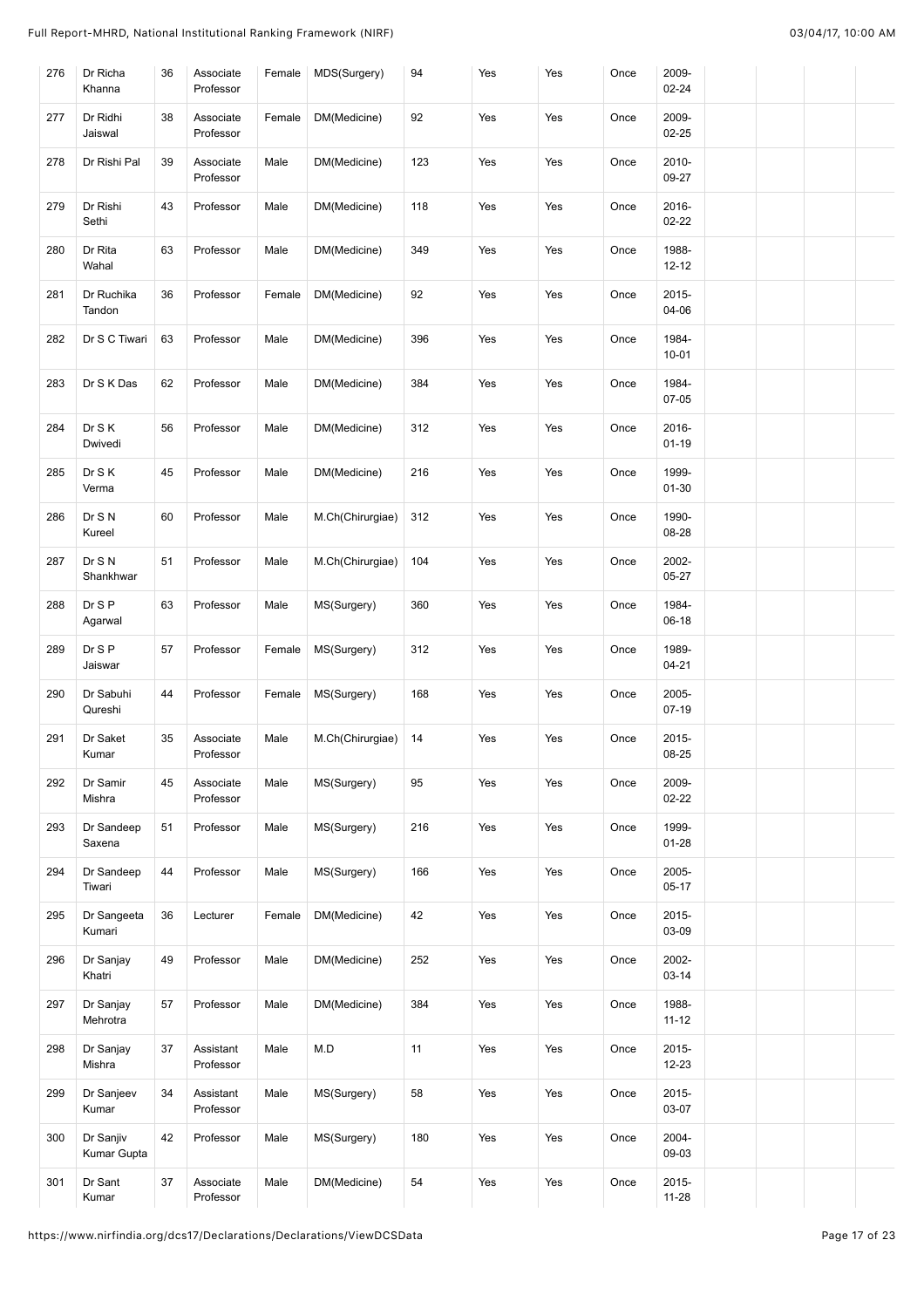|     | Pandey                                |    |                        |        |                  |     |     |     |      |                       |  |  |
|-----|---------------------------------------|----|------------------------|--------|------------------|-----|-----|-----|------|-----------------------|--|--|
| 302 | Dr Santosh<br>Kumar                   | 47 | Professor              | Male   | MS(Surgery)      | 204 | Yes | Yes | Once | 2012-<br>$12 - 01$    |  |  |
| 303 | Dr Santosh<br>Kumar                   | 45 | Professor              | Male   | DM(Medicine)     | 204 | Yes | Yes | Once | $2001 -$<br>$12 - 25$ |  |  |
| 304 | Dr Sarika<br>Gupta                    | 38 | Assistant<br>Professor | Female | Ph.D             | 40  | Yes | Yes | Once | 2013-<br>08-03        |  |  |
| 305 | Dr Sarita<br>Singh                    | 50 | Associate<br>Professor | Female | DM(Medicine)     | 155 | Yes | Yes | Once | 2004-<br>$07 - 20$    |  |  |
| 306 | Dr Sarvesh<br>Singh                   | 41 | Associate<br>Professor | Male   | DM(Medicine)     | 95  | Yes | Yes | Once | 2009-<br>$02 - 24$    |  |  |
| 307 | Dr Satish<br>Verma                    | 35 | Assistant<br>Professor | Male   | DM(Medicine)     | 60  | Yes | Yes | Once | 2015-<br>05-29        |  |  |
| 308 | Dr Satyendra<br>Kumar Singh           | 40 | Assistant<br>Professor | Male   | Ph.D             | 9   | Yes | Yes | Once | 2016-<br>03-28        |  |  |
| 309 | Dr Satyendra<br>Kumar<br>Sonker       | 41 | Associate<br>Professor | Male   | DM(Medicine)     | 132 | Yes | Yes | Once | 2009-<br>$02 - 24$    |  |  |
| 310 | Dr Saumya<br>Singh                    | 34 | Lecturer               | Female | MS(Surgery)      | 22  | Yes | Yes | Once | 2015-<br>03-07        |  |  |
| 311 | Dr<br>Saumyendra<br>Singh             | 37 | Associate<br>Professor | Male   | <b>MDS</b>       | 131 | Yes | Yes | Once | 2006-<br>08-01        |  |  |
| 312 | Dr Seema<br>Gupta                     | 45 | Professor              | Female | DM(Medicine)     | 180 | Yes | Yes | Once | 2002-<br>$04 - 24$    |  |  |
| 313 | Dr Seema<br>Mehrotra                  | 43 | Professor              | Female | MS(Surgery)      | 270 | Yes | Yes | Once | 2005-<br>$07-19$      |  |  |
| 314 | Dr Shah Wali<br>Ullah                 | 36 | Assistant<br>Professor | Male   | MS(Surgery)      | 66  | Yes | Yes | Once | 2015-<br>03-06        |  |  |
| 315 | Dr<br>Shailendra<br>Kumar             | 50 | Professor              | Male   | M.Ch(Chirurgiae) | 144 | Yes | Yes | Once | 2004-<br>$12 - 18$    |  |  |
| 316 | Dr<br>Shailendra<br>Kumar<br>Saxena   | 42 | Professor              | Male   | Ph.D             | 204 | Yes | Yes | Once | 2015-<br>03-31        |  |  |
| 317 | Dr<br>Shailendra<br>Mohan<br>Tripathi | 40 | Associate<br>Professor | Male   | DM(Medicine)     | 130 | Yes | Yes | Once | 2009-<br>$02 - 24$    |  |  |
| 318 | Dr<br>Shailendra<br>Prasad<br>Verma   | 35 | Assistant<br>Professor | Male   | DM(Medicine)     | 96  | Yes | Yes | Once | 2009-<br>$02 - 24$    |  |  |
| 319 | Dr<br>Shailendra<br>Singh             | 35 | Assistant<br>Professor | Male   | MS(Surgery)      | 58  | Yes | Yes | Once | 2015-<br>03-07        |  |  |
| 320 | Dr Shailesh<br>Kumar Singh            | 35 | Associate<br>Professor | Male   | DM(Medicine)     | 72  | Yes | Yes | Once | $2011 -$<br>$01 - 31$ |  |  |
| 321 | Dr Shakal<br>Narain Singh             | 50 | Professor              | Male   | DM(Medicine)     | 180 | Yes | Yes | Once | 2004-<br>09-29        |  |  |
| 322 | Dr Shaleen<br>Chandra                 | 48 | Professor              | Male   | MDS(Surgery)     | 240 | Yes | Yes | Once | 2013-<br>08-31        |  |  |
| 323 | Dr Shalini                            | 47 | Assistant              | Female | M.D              | 11  | Yes | Yes | Once | 2015-                 |  |  |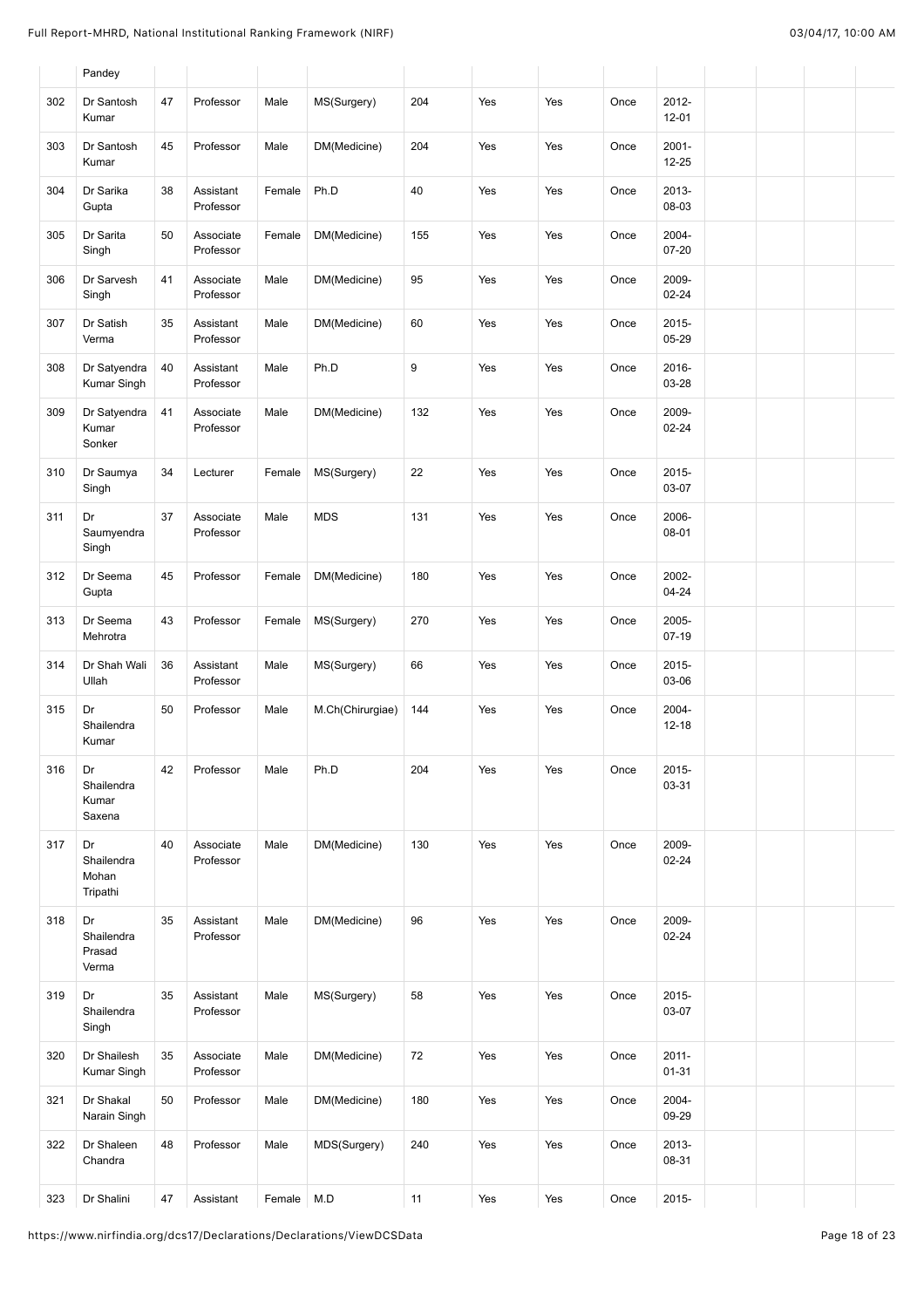|     | <b>Bhalla</b>                     |    | Professor              |        |                  |                |     |     |      | $12 - 12$          |  |  |
|-----|-----------------------------------|----|------------------------|--------|------------------|----------------|-----|-----|------|--------------------|--|--|
| 324 | Dr Shalini<br>Gupta               | 41 | Associate<br>Professor | Female | MDS(Surgery)     | 137            | Yes | Yes | Once | 2005-<br>$07 - 11$ |  |  |
| 325 | Dr Shalini<br>Kaushal             | 39 | Associate<br>Professor | Female | MDS(Surgery)     | 144            | Yes | Yes | Once | 2006-<br>$12 - 31$ |  |  |
| 326 | Dr Shalini<br>Tripathi            | 37 | Assistant<br>Professor | Female | DM(Medicine)     | 90             | Yes | Yes | Once | 2013-<br>$08-12$   |  |  |
| 327 | Dr Shalley<br>Awasthi             | 58 | Professor              | Female | DM(Medicine)     | 384            | Yes | Yes | Once | 1988-<br>$11 - 01$ |  |  |
| 328 | Dr Sharad<br>Chandra              | 39 | Professor              | Male   | DM(Medicine)     | 96             | Yes | Yes | Once | 2009-<br>03-02     |  |  |
| 329 | Dr Shashi<br>Kumar<br>Bhaskar     | 51 | Professor              | Female | MS(Surgery)      | 192            | Yes | Yes | Once | 2002-<br>$03 - 13$ |  |  |
| 330 | Dr Sheena<br>Pandey               | 32 | Lecturer               | Female | DM(Medicine)     | 36             | Yes | Yes | Once | 2015-<br>08-08     |  |  |
| 331 | Dr Sheetal<br><b>Prasad Patel</b> | 59 | Professor              | Male   | DM(Medicine)     | 276            | Yes | Yes | Once | 1999-<br>$06-16$   |  |  |
| 332 | Dr Sheetal<br>Verma               | 35 | Assistant<br>Professor | Female | M.D              | 11             | Yes | Yes | Once | 2015-<br>$12 - 15$ |  |  |
| 333 | Dr Shefali<br>Gautam              | 32 | Assistant<br>Professor | Female | DM(Medicine)     | 56             | Yes | Yes | Once | 2015-<br>$05 - 23$ |  |  |
| 334 | Dr Shekhar<br>Tandon              | 62 | Professor              | Male   | M.Ch(Chirurgiae) | 8              | Yes | Yes | Once | 2016-<br>$01 - 04$ |  |  |
| 335 | Dr Shiuli<br>Rathore              | 33 | Lecturer               | Female | DM(Medicine)     | 36             | Yes | Yes | Once | 2015-<br>03-09     |  |  |
| 336 | Dr Shivani<br>Pandey              | 52 | Associate<br>Professor | Female | DM(Medicine)     | 231            | Yes | Yes | Once | 1998-<br>$03 - 18$ |  |  |
| 337 | Dr Shivanjali<br>Raghuvanshi      | 34 | Assistant<br>Professor | Female | M.D              | 11             | Yes | Yes | Once | 2015-<br>12-23     |  |  |
| 338 | Dr Shivendra<br>Kumar Singh       | 46 | Associate<br>Professor | Male   | DM(Medicine)     | 161            | Yes | Yes | Once | 2002-<br>$04 - 25$ |  |  |
| 339 | Dr Shobhna<br>Jafa                | 61 | Professor              | Female | DM(Medicine)     | 336            | Yes | Yes | Once | 1988-<br>06-07     |  |  |
| 340 | Dr Shraddha<br>Singh              | 53 | Professor              | Female | M.D              | 209            | Yes | Yes | Once | 1999-<br>06-16     |  |  |
| 341 | Dr Shraddha<br>Srivastava         | 29 | Assistant<br>Professor | Female | DM(Medicine)     | 40             | Yes | Yes | Once | 2013-<br>08-31     |  |  |
| 342 | Dr Shuchi<br>Consul               | 41 | Assistant<br>Professor | Female | <b>DNB</b>       | 8              | Yes | Yes | Once | 2016-<br>03-22     |  |  |
| 343 | Dr Shyam<br>Chand<br>Chaudhary    | 40 | Associate<br>Professor | Male   | DM(Medicine)     | 135            | Yes | Yes | Once | 2009-<br>02-24     |  |  |
| 344 | Dr Siddharth<br>Agarwal           | 39 | Assistant<br>Professor | Male   | M.S              | 84             | Yes | Yes | Once | 2010-<br>$07 - 01$ |  |  |
| 345 | Dr Siddharth<br>Koonwar           | 58 | Assistant<br>Professor | Male   | DM(Medicine)     | 50             | Yes | Yes | Once | 2012-<br>08-13     |  |  |
| 346 | Dr Smriti<br>Agarwal              | 41 | Associate<br>Professor | Female | MS(Surgery)      | 123            | Yes | Yes | Once | 2010-<br>12-08     |  |  |
| 347 | Dr Somen<br>Agarwal               | 35 | Assistant              | Male   | <b>DNB</b>       | $\overline{c}$ | Yes | Yes | Once | 2016-<br>09-24     |  |  |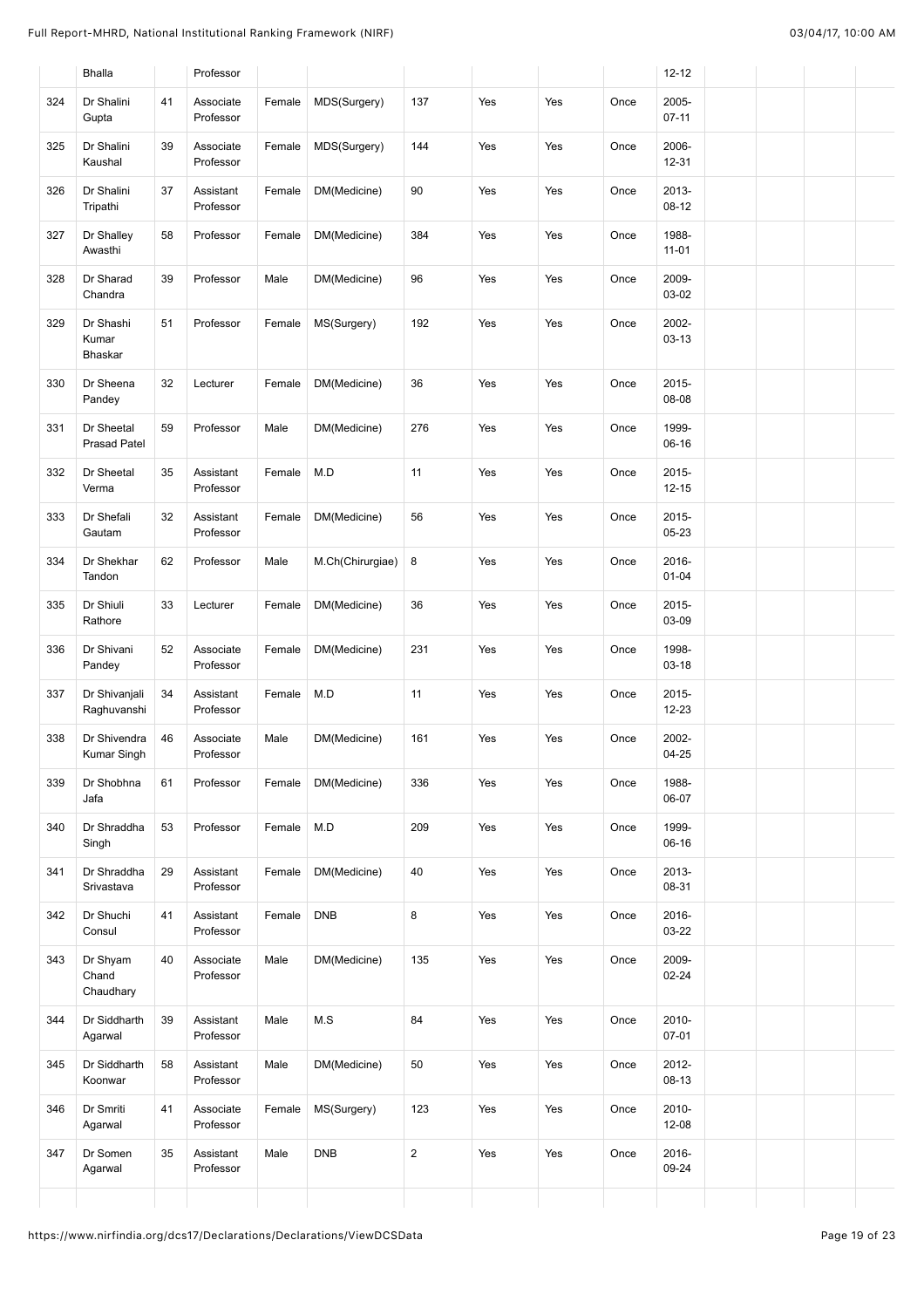| 348 | Dr Somil<br>Jaiswal               | 33 | Assistant<br>Professor | Male   | DM(Medicine)     | 91             | Yes | Yes | Once | 2015-<br>$05 - 22$    |  |  |
|-----|-----------------------------------|----|------------------------|--------|------------------|----------------|-----|-----|------|-----------------------|--|--|
| 349 | Dr Srikant<br>Srivastav           | 49 | Associate<br>Professor | Male   | DM(Medicine)     | 84             | Yes | Yes | Once | $2011 -$<br>$01 - 17$ |  |  |
| 350 | Dr Suchi<br>Tripathi              | 37 | Associate<br>Professor | Female | MS(Surgery)      | 99             | Yes | Yes | Once | 2009-<br>02-26        |  |  |
| 351 | Dr Sudhir<br>Kumar<br>Verma       | 37 | Associate<br>Professor | Male   | DM(Medicine)     | 57             | Yes | Yes | Once | $2015 -$<br>03-25     |  |  |
| 352 | Dr Sudhir<br>Ramkishore<br>Mishra | 33 | Assistant<br>Professor | Male   | DM(Medicine)     | 48             | Yes | Yes | Once | $2015 -$<br>$05 - 25$ |  |  |
| 353 | Dr Sudhir<br>Singh                | 34 | Associate<br>Professor | Male   | M.Ch(Chirurgiae) | 20             | Yes | Yes | Once | 2015-<br>03-29        |  |  |
| 354 | Dr Sudhir<br>Singh                | 38 | Associate<br>Professor | Male   | M.Ch(Chirurgiae) | 94             | Yes | Yes | Once | 2009-<br>$02 - 22$    |  |  |
| 355 | Dr Sujit<br>Kumar Kar             | 35 | Assistant<br>Professor | Male   | DM(Medicine)     | 65             | Yes | Yes | Once | 2013-<br>07-06        |  |  |
| 356 | Dr Sukriti<br>Kumar               | 29 | Lecturer               | Female | M.D              | 20             | Yes | Yes | Once | 2015-<br>03-27        |  |  |
| 357 | Dr Sumaira<br>Qayoom              | 34 | Assistant<br>Professor | Female | M.D              | 10             | Yes | Yes | Once | 2016-<br>$01 - 19$    |  |  |
| 358 | Dr Sumit<br>Kumar                 | 35 | Assistant<br>Professor | Male   | <b>MDS</b>       | 8              | Yes | Yes | Once | 2016-<br>03-22        |  |  |
| 359 | Dr Sumit<br>Rungta                | 37 | Assistant<br>Professor | Male   | DM(Medicine)     | 96             | Yes | Yes | Once | 2015-<br>06-26        |  |  |
| 360 | Dr Sunil<br>Kumar                 | 38 | Assistant<br>Professor | Male   | DM(Medicine)     | 84             | Yes | Yes | Once | 2009-<br>02-24        |  |  |
| 361 | Dr Sunil<br>Kumar Singh           | 41 | Professor              | Male   | M.Ch(Chirurgiae) | 93             | Yes | Yes | Once | 2009-<br>03-16        |  |  |
| 362 | Dr Sunit<br>Kumar Jurel           | 39 | Assistant<br>Professor | Male   | MDS(Surgery)     | 81             | Yes | Yes | Once | 2010-<br>03-25        |  |  |
| 363 | Dr Sunita<br>Tewari               | 59 | Professor              | Female | DM(Medicine)     | 336            | Yes | Yes | Once | 1988-<br>$11 - 18$    |  |  |
| 364 | Dr Suresh<br>Babu                 | 52 | Professor              | Male   | DM(Medicine)     | 261            | Yes | Yes | Once | 1995-<br>$04 - 20$    |  |  |
| 365 | Dr Suresh<br>Kumar                | 46 | Professor              | Male   | MS(Surgery)      | 156            | Yes | Yes | Once | 2005-<br>01-06        |  |  |
| 366 | Dr Surya<br>Kant                  | 51 | Professor              | Male   | DM(Medicine)     | 216            | Yes | Yes | Once | 1999-<br>$01 - 28$    |  |  |
| 367 | Dr Sushanta<br>Kumar<br>Sahoo     | 35 | Assistant<br>Professor | Male   | M.Ch(Chirurgiae) | $\overline{7}$ | Yes | Yes | Once | 2016-<br>03-26        |  |  |
| 368 | Dr Sushil<br>Kumar Singh          | 55 | Professor              | Male   | M.Ch(Chirurgiae) | 177            | Yes | Yes | Once | 2002-<br>03-25        |  |  |
| 369 | Dr Sushma<br>Tomar                | 39 | Assistant<br>Professor | Female | M.D              | 8              | Yes | Yes | Once | 2016-<br>03-21        |  |  |
| 370 | Dr Swastika<br>Suvirya            | 36 | Associate<br>Professor | Female | DM(Medicine)     | 83             | Yes | Yes | Once | 2010-<br>03-09        |  |  |
| 371 | Dr Sweta<br>Pandey                | 32 | Assistant<br>Professor | Female | DM(Medicine)     | 6              | Yes | Yes | Once | 2016-<br>$04 - 12$    |  |  |
| 372 | Dr Sweta                          | 43 | Assistant              | Female | DM(Medicine)     | 96             | Yes | Yes | Once | 2009-                 |  |  |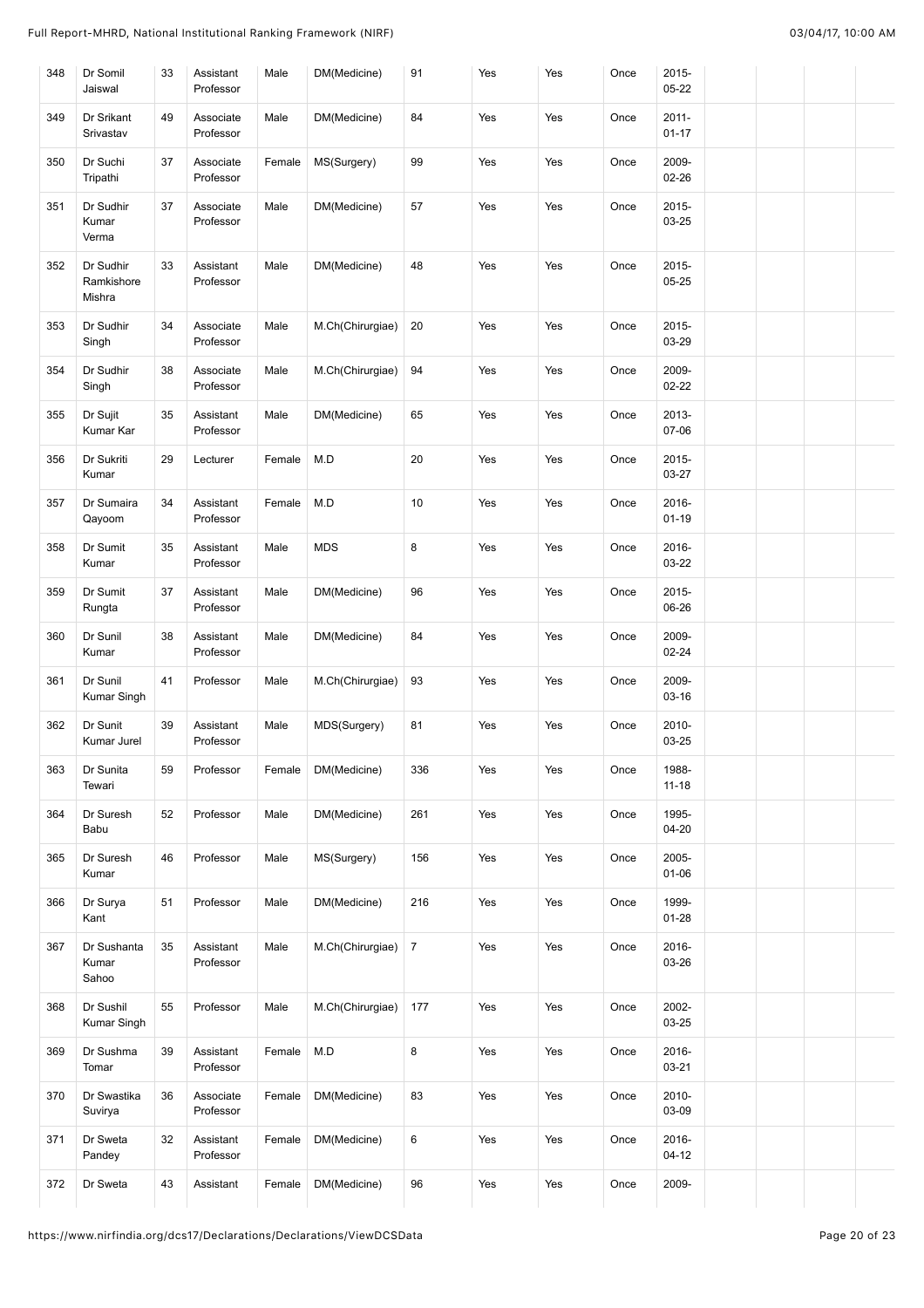|     | Singh                        |    | Professor              |        |                  |     |     |     |      | $02 - 25$             |  |
|-----|------------------------------|----|------------------------|--------|------------------|-----|-----|-----|------|-----------------------|--|
| 373 | Dr Tanmay<br>Tiwari          | 33 | Assistant<br>Professor | Male   | M.D              | 10  | Yes | Yes | Once | 2016-<br>$01 - 23$    |  |
| 374 | Dr Tanveer<br>Roshan<br>Khan | 40 | Assistant<br>Professor | Male   | M.Ch(Chirurgiae) | 78  | Yes | Yes | Once | 2015-<br>$04 - 01$    |  |
| 375 | DR Teerath<br>Raj Verma      | 31 | Associate<br>Professor | Male   | DM(Medicine)     | 81  | Yes | Yes | Once | 2010-<br>04-29        |  |
| 376 | Dr Tulika<br>Chandra         | 46 | Professor              | Female | DM(Medicine)     | 102 | Yes | Yes | Once | 1998-<br>08-08        |  |
| 377 | Dr Udai<br>Bhaskar<br>Mishra | 61 | Professor              | Male   | M.D              | 16  | Yes | Yes | Once | 2015-<br>08-08        |  |
| 378 | Dr Uday<br>Mohan             | 62 | Professor              | Male   | Ph.D             | 384 | Yes | Yes | Once | 1984-<br>06-03        |  |
| 379 | Dr Uma<br>Shankar Pal        | 45 | Assistant<br>Professor | Male   | MDS(Surgery)     | 192 | Yes | Yes | Once | 2014-<br>03-02        |  |
| 380 | Dr Uma<br>Shankar<br>Singh   | 45 | Professor              | Male   | DM(Medicine)     | 192 | Yes | Yes | Once | 2002-<br>$03 - 14$    |  |
| 381 | Dr Uma<br>Singh              | 59 | Professor              | Female | MS(Surgery)      | 408 | Yes | Yes | Once | 1986-<br>06-06        |  |
| 382 | Dr Umesh<br>Pratap<br>Verma  | 43 | Professor              | Male   | MDS(Surgery)     | 139 | Yes | Yes | Once | 2005-<br>08-08        |  |
| 383 | Dr Urmila<br>Dhakad          | 45 | Assistant<br>Professor | Female | DM(Medicine)     | 132 | Yes | Yes | Once | 2013-<br>08-03        |  |
| 384 | Dr Urmila<br>Singh           | 60 | Professor              | Female | MS(Surgery)      | 312 | Yes | Yes | Once | $2001 -$<br>$10 - 22$ |  |
| 385 | Dr V K<br><b>Bhatia</b>      | 63 | Professor              | Male   | DM(Medicine)     | 432 | Yes | Yes | Once | 1981-<br>04-10        |  |
| 386 | Dr V P<br>Sharma             | 66 | Professor              | Male   | MDS(Surgery)     | 360 | Yes | Yes | Once | 1982-<br>09-04        |  |
| 387 | Dr V S<br>Narayan            | 61 | Professor              | Male   | DM(Medicine)     | 408 | No  | Yes | Once | 1979-<br>03-31        |  |
| 388 | Dr Vandana<br>Singh          | 35 | Assistant<br>Professor | Female | MDS(Surgery)     | 60  | Yes | Yes | Once | 2013-<br>08-26        |  |
| 389 | Dr Vandana<br>Solanki        | 35 | Assistant<br>Professor | Female | M.S              | 8   | No  | Yes | Once | 2016-<br>03-16        |  |
| 390 | Dr Vani<br>Gupta             | 46 | Professor              | Female | DM(Medicine)     | 110 | Yes | Yes | Once | $2001 -$<br>$12 - 11$ |  |
| 391 | Dr Ved<br>Prakash            | 37 | Associate<br>Professor | Male   | DM(Medicine)     | 73  | Yes | Yes | Once | 2008-<br>12-08        |  |
| 392 | Dr Veerendra<br>Verma        | 46 | Professor              | Male   | MS(Surgery)      | 192 | Yes | Yes | Once | $2001 -$<br>$12 - 12$ |  |
| 393 | Dr Vibha<br>Singh            | 50 | Professor              | Female | MDS(Surgery)     | 177 | Yes | Yes | Once | 2002-<br>03-14        |  |
| 394 | Dr Vijay<br>Kumar<br>Shakya  | 39 | Assistant<br>Professor | Male   | MDS(Surgery)     | 72  | Yes | Yes | Once | $2011 -$<br>$01 - 06$ |  |
| 395 | Dr Vijay<br>Kumar Singh      | 46 | Associate<br>Professor | Male   | Ph.D             | 216 | Yes | Yes | Once | 2009-<br>$05 - 16$    |  |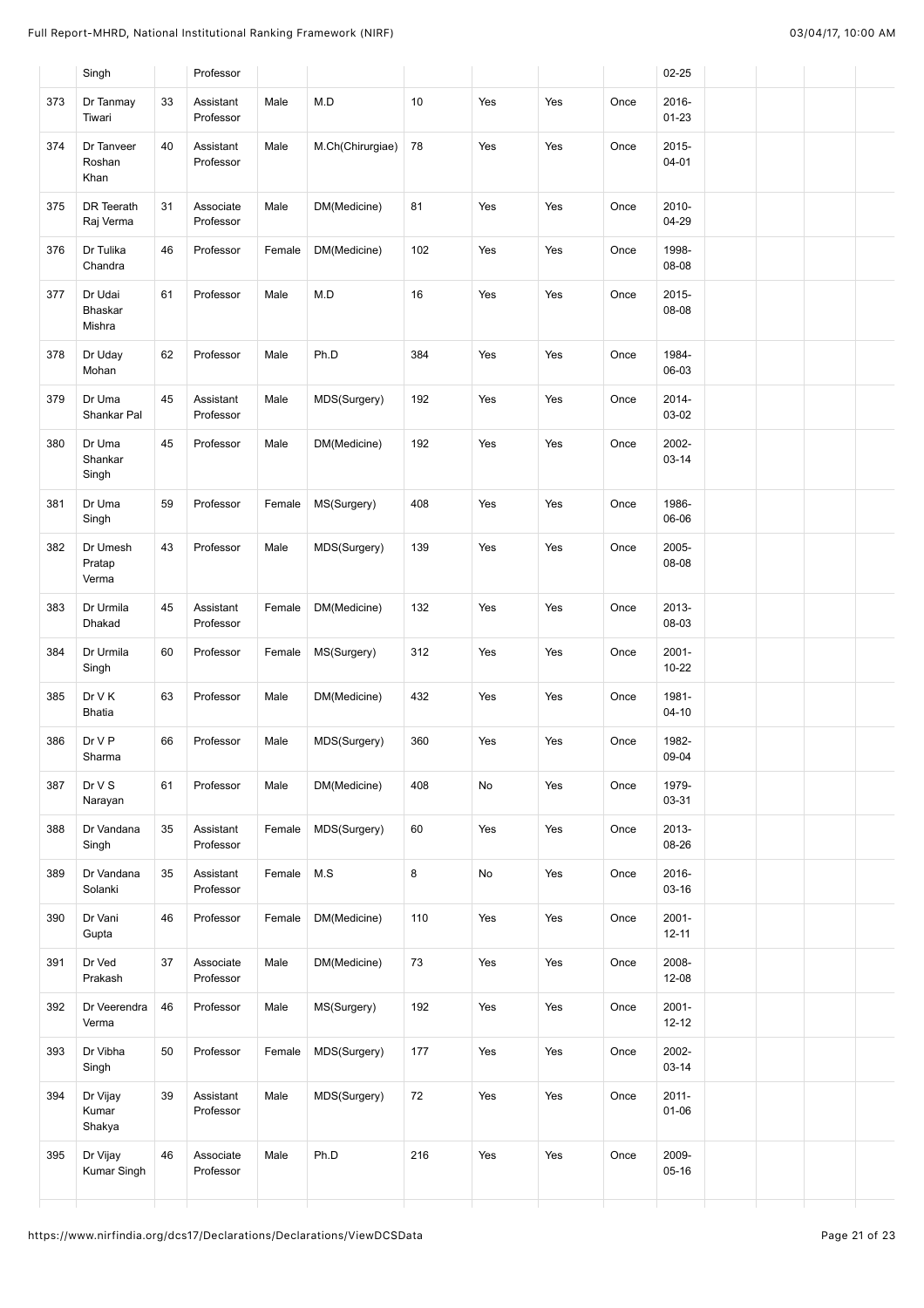| 396 | Dr Vijendra<br>Singh        | 39 | Assistant<br>Professor | Male   | M.Ch(Chirurgiae) 7 |     | Yes | Yes | Once | 2016-<br>04-09     |  |  |
|-----|-----------------------------|----|------------------------|--------|--------------------|-----|-----|-----|------|--------------------|--|--|
| 397 | Dr Vikas<br>Verma           | 43 | Assistant<br>Professor | Male   | M.S                | 3   | Yes | Yes | Once | 2016-<br>$09-12$   |  |  |
| 398 | Dr Vikram<br>Khanna         | 33 | Assistant<br>Professor | Male   | MDS(Surgery)       | 75  | Yes | Yes | Once | 2013-<br>$09-16$   |  |  |
| 399 | Dr Vimla<br>Venkatesh       | 52 | Professor              | Female | M.D                | 225 | Yes | Yes | Once | 1999-<br>$01 - 10$ |  |  |
| 400 | Dr Vinay<br>Kumar Gupta     | 40 | Assistant<br>Professor | Male   | MDS(Surgery)       | 103 | Yes | Yes | Once | 2009-<br>$02 - 25$ |  |  |
| 401 | Dr Vineet<br>Kumar          | 36 | Assistant<br>Professor | Male   | MS(Surgery)        | 90  | Yes | Yes | Once | 2015-<br>$04 - 01$ |  |  |
| 402 | Dr Vineet<br>Sharma         | 58 | Professor              | Male   | MS(Surgery)        | 387 | Yes | Yes | Once | 1986-<br>03-03     |  |  |
| 403 | Dr Vineeta<br>Das           | 61 | Professor              | Female | MS(Surgery)        | 408 | Yes | Yes | Once | 1983-<br>$01 - 25$ |  |  |
| 404 | Dr Vineeta<br>Singh         | 46 | Professor              | Female | MS(Surgery)        | 192 | Yes | Yes | Once | 2015-<br>09-01     |  |  |
| 405 | Dr Vinita<br>Singh          | 62 | Professor              | Female | MS(Surgery)        | 420 | Yes | Yes | Once | 1984-<br>06-02     |  |  |
| 406 | Dr Vinod<br>Jain            | 59 | Professor              | Male   | MS(Surgery)        | 156 | Yes | Yes | Once | 2004-<br>$12 - 18$ |  |  |
| 407 | Dr Vipin<br>Kumar Singh     | 31 | Assistant<br>Professor | Male   | DM(Medicine)       | 19  | Yes | Yes | Once | 2015-<br>$05 - 27$ |  |  |
| 408 | Dr Virendra<br>Atam         | 55 | Professor              | Male   | DM(Medicine)       | 300 | Yes | Yes | Once | 1990-<br>08-05     |  |  |
| 409 | Dr Vishal<br>Katiyar        | 41 | Assistant<br>Professor | Male   | M.Ch(Chirurgiae)   | 84  | Yes | Yes | Once | 2003-<br>06-05     |  |  |
| 410 | Dr Vishal<br>Pooniya        | 35 | Lecturer               | Male   | DM(Medicine)       | 38  | Yes | Yes | Once | 2015-<br>$04 - 04$ |  |  |
| 411 | Dr<br>Vishwajeet<br>Singh   | 47 | Professor              | Male   | M.Ch(Chirurgiae)   | 150 | Yes | Yes | Once | 2004-<br>07-20     |  |  |
| 412 | Dr Vivek<br>Agrawal         | 45 | Professor              | Male   | DM(Medicine)       | 201 | Yes | Yes | Once | 2004-<br>09-03     |  |  |
| 413 | Dr Vivek<br>Gupta           | 37 | Assistant<br>Professor | Male   | MS(Surgery)        | 66  | Yes | Yes | Once | 2013-<br>08-03     |  |  |
| 414 | Dr Vivek<br>Kumar           | 42 | Associate<br>Professor | Male   | DM(Medicine)       | 169 | Yes | Yes | Once | 2009-<br>$02 - 27$ |  |  |
| 415 | Dr Vivek<br>Tewarson        | 41 | Assistant<br>Professor | Male   | M.Ch(Chirurgiae)   | 90  | Yes | Yes | Once | 2015-<br>05-23     |  |  |
| 416 | Dr Wahid Ali                | 38 | Associate<br>Professor | Male   | DM(Medicine)       | 107 | Yes | Yes | Once | 2008-<br>03-18     |  |  |
| 417 | Dr<br>Yashodhara<br>Pradeep | 60 | Professor              | Female | MS(Surgery)        | 377 | Yes | Yes | Once | 1985-<br>$07 - 05$ |  |  |
| 418 | Dr Zia<br>Arshad            | 39 | Assistant<br>Professor | Male   | DM(Medicine)       | 100 | Yes | Yes | Once | 2010-<br>03-09     |  |  |
| 419 | Mr Arvind<br>Kumar          | 36 | Assistant<br>Professor | Male   | MPT(Physio)        | 84  | Yes | Yes | Once | 2009-<br>03-02     |  |  |
| 420 | Prof Anil<br>Chandra        | 56 | Professor              | Male   | MDS(Surgery)       | 372 | Yes | Yes | Once | 1990-<br>08-27     |  |  |